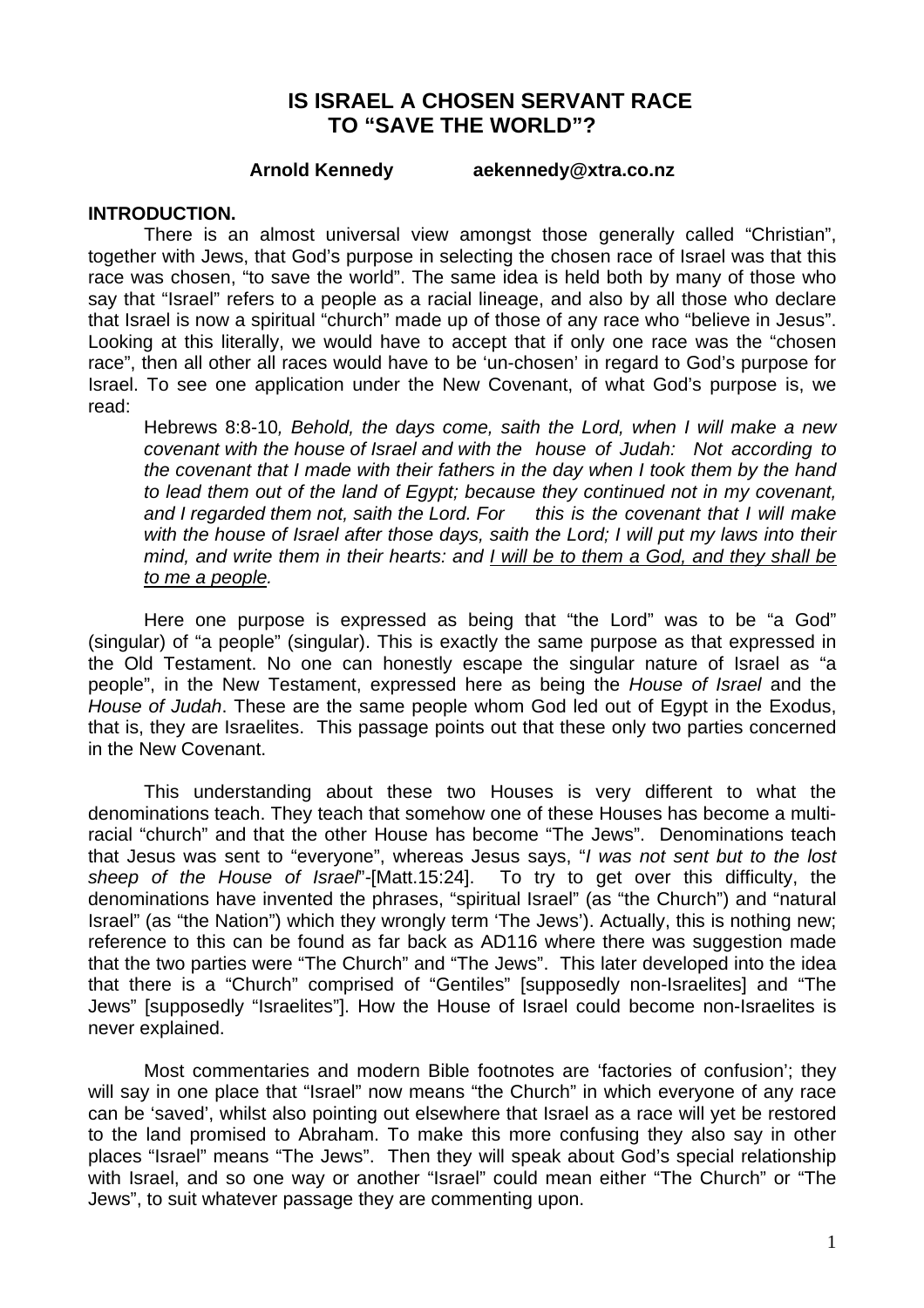There is no way anyone could rightly force-fit the House of Israel and the House of Judah into the concept of "*Jews and Gentiles*". The "*Jews and Gentiles*" are not the two parties of Hebrews 8:8-10 as above, nor of Old Testament prophecy–[See Jer.31:31]. In the expression, "*The Jew and the Greek"*-[Rom. 1:16, 10:12, Col. 3:11] - "The Jew" is the Judean part of Israel and "The Greek" refers to those Israelites dispersed in parts of the old Greek empire. If we make the two parties different in identity from these two Houses, (as Scripture states so clearly they are), we must come to a wrong conclusion when we come to look at God's purpose for electing Israel to be a chosen race.

Nowhere do the denominations explain how their multi-racial concept of "the Church", as they like to call it, could be partakers of the New Covenant, especially in the terms of Hebrews 8:8-9, as above. We can easily see that a "new" Covenant could not be made with any race, which had not first had an "old" Covenant, as it would not be "new" to any race but Israel. To try to cover this up, denominations make the claim that God's purpose for Israel is to "*save the world*", by making "believers in Jesus" into one pseudorace by belief. Which "believer" might be a member of the House of Israel and which might be in the House of Judah is never stated, and indeed, never could be. Denominations offer, "*That they might be one*" <(John 17, 11+21+22)>, out of its "Israel" context, in support of their claim. This conflict is added to by a misinterpretation of a handful of muchmisused verses, wrong word meanings and phrases. These will not be discussed here because they, and objections raised so far, are all well covered and answered in the book, "*The Exclusiveness of Israel*" by 'Eliel', which is obtainable through the address inside the front cover of this booklet.

Before we explore some of the things Scripture says about God's purpose in making Israel a "chosen people", we will look at published statements, which typify the popular denominational teachings about God's purpose for making Israel a chosen people. These teachings are based upon the Jewish and denominational claims that the two parties are "*Jews and Gentiles*" rather than the two parties of both Testaments, namely the *House of Israel* and the *House of Judah*.

There is no prophecy in the Old Testament books that says "Israel" would become "The Church" in the popular concept, and there is no statement showing this as fulfilment of such prophecy in the New Testament books.

#### **A VIEWPOINT EXPRESSED BY THE JEWS.**

From the 1994-2000 Encyclopædia Britannica Inc., we can read the following extracts, which come from Jewish assertions. Please note what is emphasized below, because they show the viewpoint, not only of most Jews, but also of virtually everyone else who wears the tag "Christian". Please note the emphasised words.

1. "The idea that they have been chosen by God as his special people implies that the Jewish people have been chosen by God to worship only him and **to fulfil the mission of proclaiming his truth among all the nations of the world.** 

2. Those whom God had selected to preserve and **transmit his revelation to all the world.** 

3. The destinies of **all nations** were shaped toward the fulfilment of God's purpose and that this purpose was **to ultimately unite all humanity as one people** in their acknowledgement of him as God. Israel was to be God's instrument to accomplish this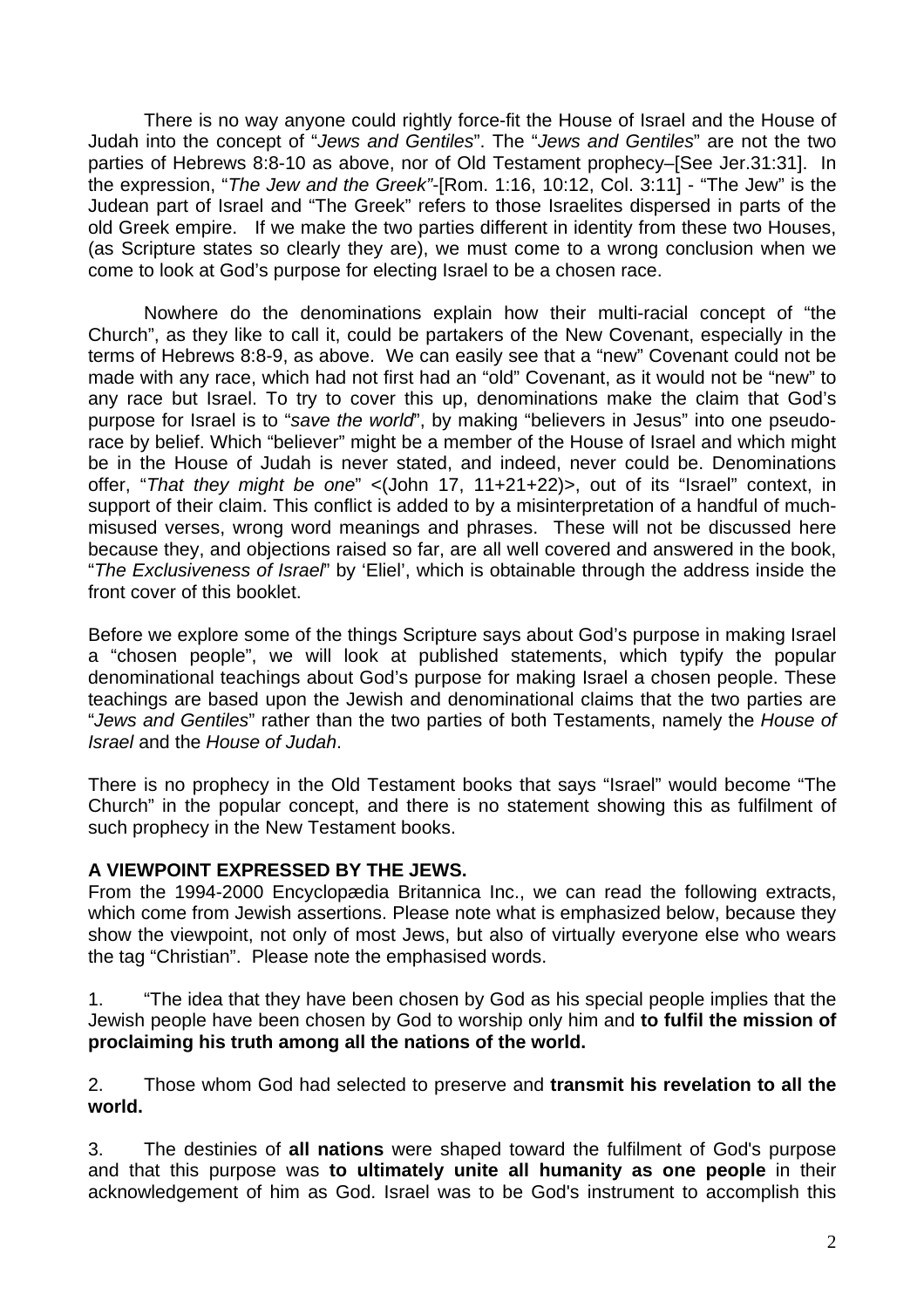great revelation and would serve as the messenger and witness of God's reality and law **to all the other nations of the eart**h. The people of Israel would exemplify and teach God's statutes **to the rest of humanity** and would thus help **bring the entire human race to salvation**. Israel would be **the saviour of humanity** and the national embodiment of the messiah.

4. Israel was to be God's instrument to accomplish this great revelation and would serve as the messenger and witness of God's reality and law **to all the other nations of the earth.** 

5. Abraham and his descendants are singled out not merely as the object of the divine blessing but **also as its channel to all mankind.** 

6. In Isa. 43-44, Israel is declared to be God's witness and servant who is to bring the knowledge of God **to the nations**. In chapter 42 of the same book Israel is declared to be a "**covenant of the people, a light to the nations,** to open the blind eyes, to bring out the prisoners from the prisons, and them that sit in darkness out of the prison house" (42:6-7).

Note carefully how they wrongly call Israel "the Jewish people", to fit in with their "*Jews and Gentiles*" belief, and note also that Israel is supposed to be, "*The national embodiment of the Messiah*". In both Isaiah 42:6-7 and 44:6 which are quoted, the Servant who is to "*raise up the tribes of Jacob, and to restore the preserved of Israel",* and to be "*a light to the nations*", is Jesus who is, "*A light to lighten the Gentiles* [*ethnos* = people]*, and the glory of thy people Israel*-[Luke 4:32]. Israel thus is not the corporate Messiah to "*bring the entire human race to salvation*" as is claimed. Denominations, which say Israel's purpose is "*to save the world*", are agreeing that Israel is a corporate Saviour of all races. In this they are denying the personal Jesus as the Saviour and Redeemer of Israel. By claiming that "Israel" and "The Jews" are the same identity, and that Israel's purpose is to "save the world", the Jews are able to suggest that they are the world's corporate saviour. They openly claim they are this corporate Messiah, and within themselves say they are destined to rule nations of the world. Instead of majoring on the redemption of Israel by a personal Redeemer, they (and the churches) major on bringing all the races together by social action, bringing in their Humanistic and Talmudic teachings such as "Human Rights", pro-Homosexuality and "non-Discrimination". Neither the "Jews" nor the churches get these values from the Bible.

The Bible does not teach that God's purpose is to turn non-Israelites into Israelites, or to make all races one. It is the House of Israel and the House of Judah that God purposes should become one. The "*middle wall of partition*"<[Eph. 2:14]> divides one thing, that is, "all Israel"-[See also Zech. 11.14]. The unconverted of the Houses of Israel and Judah have enmity between them until the time given in Isaiah chapter 11. So, the parties could not have become "Jews and Gentiles", even up until this time in the future!

 There are variations upon this "Jews and Gentiles" and "save the world" theme held by the Roman Catholic Church, Conservative Denominations, Pentecostals, Jehovah Witnesses, Mormons, Seventh Day Adventists and so-called "Holy Ghost" denominations. It could broadly be said, "This is what everyone believes".

#### **THE "BRITISH-ISRAEL" GROUP'S VIEW.**

 British-Israel presentations show there is much inconsistency in what they give as their beliefs. Their creed, or the "we believe" statements, is analyzed in the writer's paper, *"British-Israel Creed Contradictions"*, together with doctrinal expositions. Although these groups rightly acknowledge that there is a national message in the Bible, we can see from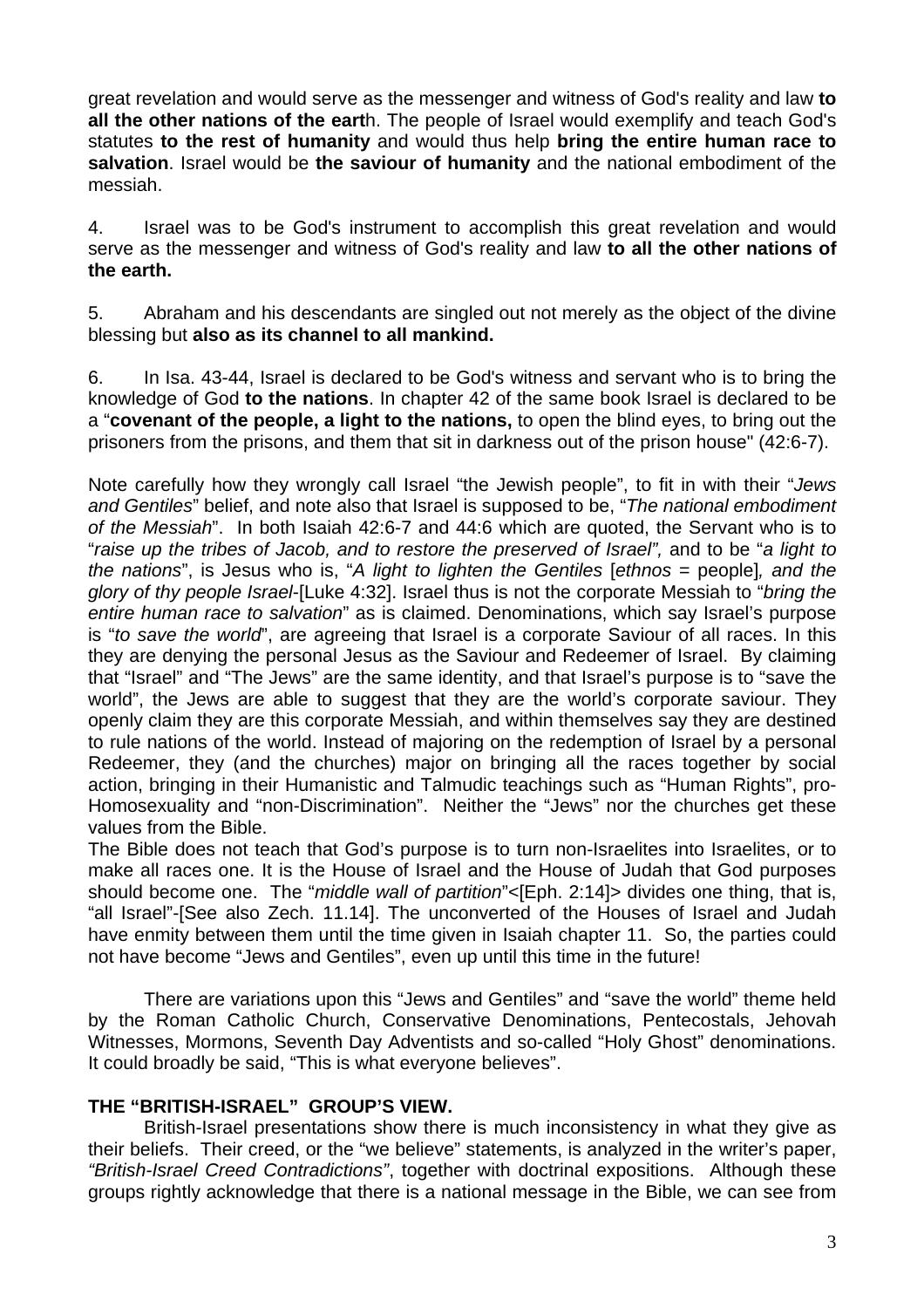the creed-statements, that most British Israelites, and some 'Identity' people, also hold some same viewpoints as the Jews and the other groups above do. British Israelites know where racial Israel may be found today, but many of them, as well as the denominations, still want to include every other race in a universal 'salvation'. They would include the Edomites whom God says he perpetually hates [*Esau have I hated*-Mal. 1:3 and Rom. 913], trying to form a religion that incorporates members from every race. They forget that God says in Romans 9:18, "*Therefore hath he mercy on whom he will have mercy, and whom he will he hardeneth".* This chapter goes on to tell us that the Potter did not make all vessels for His glory -"*And that he might make known the riches of his glory on the vessels of mercy, which he had afore prepared unto glory*". This passage goes on to tell us that there are also other vessels "*fitted for destruction*" and not for glory. The basis is race and God made the choice before his Chosen has done good or evil-[Rom. 9-11].

Not believing these things is one reason why British-Israel/Identity groups are so divided in their expression as to God's purpose in choosing one race. Their persistent setback is that they present the word "Gentiles" as always meaning non-Israelites, forgetting that in both Hebrew and Greek, the words translated as "Gentiles" are also used of the peoples of Israel. They also forget (or do not know) that the so-called Gentiles that Paul was writing to in 1 Cor. 10:1-7 could not possibly be other than Israelites. Their progenitors (fathers) were Israelites, and therefore the traditional view that the Latinoriginated word "Gentiles" means non-Israelites, is seen to be absurd from the verses below.

1 Cor. 10,1-7 *Moreover, brethren, I would not that ye should be ignorant, how that all our fathers were under the cloud, and all passed through the sea; And were all baptized unto Moses in the cloud and in the sea; And did all eat the same spiritual meat; And did all drink the same spiritual drink: for they drank of that spiritual Rock that followed them: and that Rock was Christ. But with many of them God was not*  well pleased: for they were overthrown in the wilderness. Now these things were  *our examples, to the intent we should not lust after evil things, as they also lusted. Neither be ye idolaters, as were some of them; as it is written, The people sat down to eat and drink, and rose up to play*.

The phrase "Our fathers" shows the whole context concerns only Israel. Likewise all the New Testament books can be shown to be written only to Israel, just as the letters to the Corinthians are, as above. Because they have a fixation about "Gentiles" being always non-Israelites, churches have to invent a belief about getting the message out to Israel first before going to what they think of as being Gentiles. In Acts 13:43, where Paul says, "*Lo, we turn to the Gentiles, For so hath the Lord commanded us, saying, I have set thee to be a light of the Gentiles, that thou shouldest be for salvation unto the ends of the earth"*, it does not take much working out that Paul was turning from the Judean Israelites to the "other sheep" Israelites which were the scattered House of Israel. This is the sequence pre-determined in prophecy.

A verse they confuse people with is:

Acts 9:15 "*But the Lord said unto him, Go thy way: for he is a chosen vessel unto me, to bear my name before the Gentiles, and kings, and the children of Israel".* 

This appears on the surface to suggest that there are Israelites and non-Israelites involved. In the phrase, "*and the children of Israel*", the word "*and*" here is translated in 62 other places as "*both*". Following this pattern, "the Gentiles and kings" are both of the Children of Israel, or to paraphrase this, "*to bear my name before the peoples and rulers, both of whom are Children of Israel*".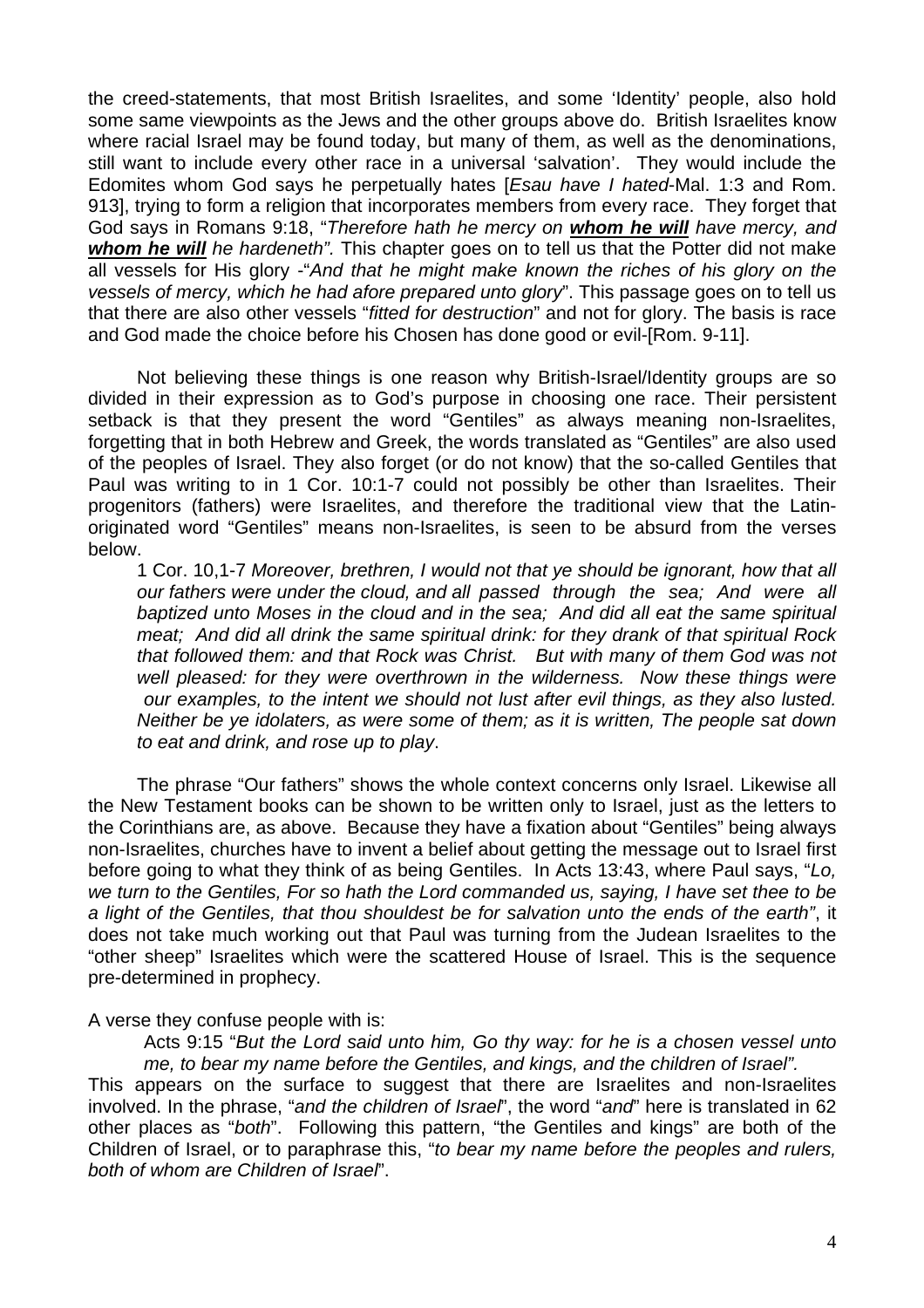Further to this, many British-Israelites claim that what they call "the Church" is "*by definition composed of people of all nations*"-[This is a reference from "Bible Truth" –UK]. They talk about foreigners coming to join themselves to "the Lord" in Isaiah 56:3 and Zechariah 2:11 as if that made them one with Israel, but the word "join" has more the meaning of "borrow", or "attend" in the Hebrew. Although these foreigners see how God's blessing is upon Israel, these foreigners never can become equal, or "*adopted*" into Israel, nor "*grafted in*" in the way the denominations teach. A branch cannot be grafted "in again" onto a tree unless it had previously been attached-[Rom.11:22].

Another idea claimed is that when Peter says in 1 Peter 2:9, "*But ye are a chosen generation, a royal priesthood, an holy nation, a peculiar people; that ye should shew forth the praises of him who hath called you out of darkness into his marvellous light"*, that the royal priesthood is to minister to all the other races. The simple response to this is to ask if a priest ministers to people, or "unto the Lord". In the fifth verse of this chapter we can see these words, "*Ye also, as lively stones, are built up a spiritual house, an holy priesthood, to offer up spiritual sacrifices, acceptable to God by Jesus Christ*".

All Denominational groups, including many British Israelites, express a wrong purpose in God's choosing Israel to be "*above all other races*, which expression brings much conflict into the Bible. As already pointed out, this is more often because of the wrong understanding of the word "Gentiles", which is also translated as "people", "nations", and "heathen". But the word is also used in the Israel context. So, what is God's expressed purpose for Israel? Let us examine the major verses they base their view upon.

# **"IN THEE SHALL ALL NATIONS BE BLESSED".**

Gal 3:7-9 *Know ye therefore that they which are of faith, the same are the children of Abraham. And the scripture foreseeing that God would justify the heathen through faith, preached (proclaimed) before the gospel unto Abraham, saying, in thee shall all nations be blessed. So then they which be of faith are blessed with faithful Abraham.*

This verse together with and the verses below, are favoured by universalists because they seem to present a universal gospel for all races. "Nations" is sometimes translated emotively as "Heathen" to try to add weight to the universal argument. To understand any passage of Scripture it is necessary to look at it as a whole by going back to the prophecy behind it to see what it is fulfilling.

#### To Abraham:

Gen 12:2,3 *And I will make of thee a great nation, and I will bless thee, and make thy name great; and thou shalt be a blessing: and I will bless them that bless thee, and will curse him that curseth thee, and in thee shall all families of the earth be blessed.* 

 Gen 18:18 *Seeing that Abraham shall surely become a great and a mighty nation, and all the nations of the earth shall be blessed in him?* 

 Gen 22:18 *And in thy seed shall all the nations of the earth be blessed; because thou hast obeyed my voice.* 

#### To Isaac:

Gen 26:3 *Sojourn in this land, and I will be with three, and will bless thee; for unto thee, and unto thy seed, I will give all these countries, and I will perform the oath that I sware unto Abraham thy father.* 

#### To Jacob: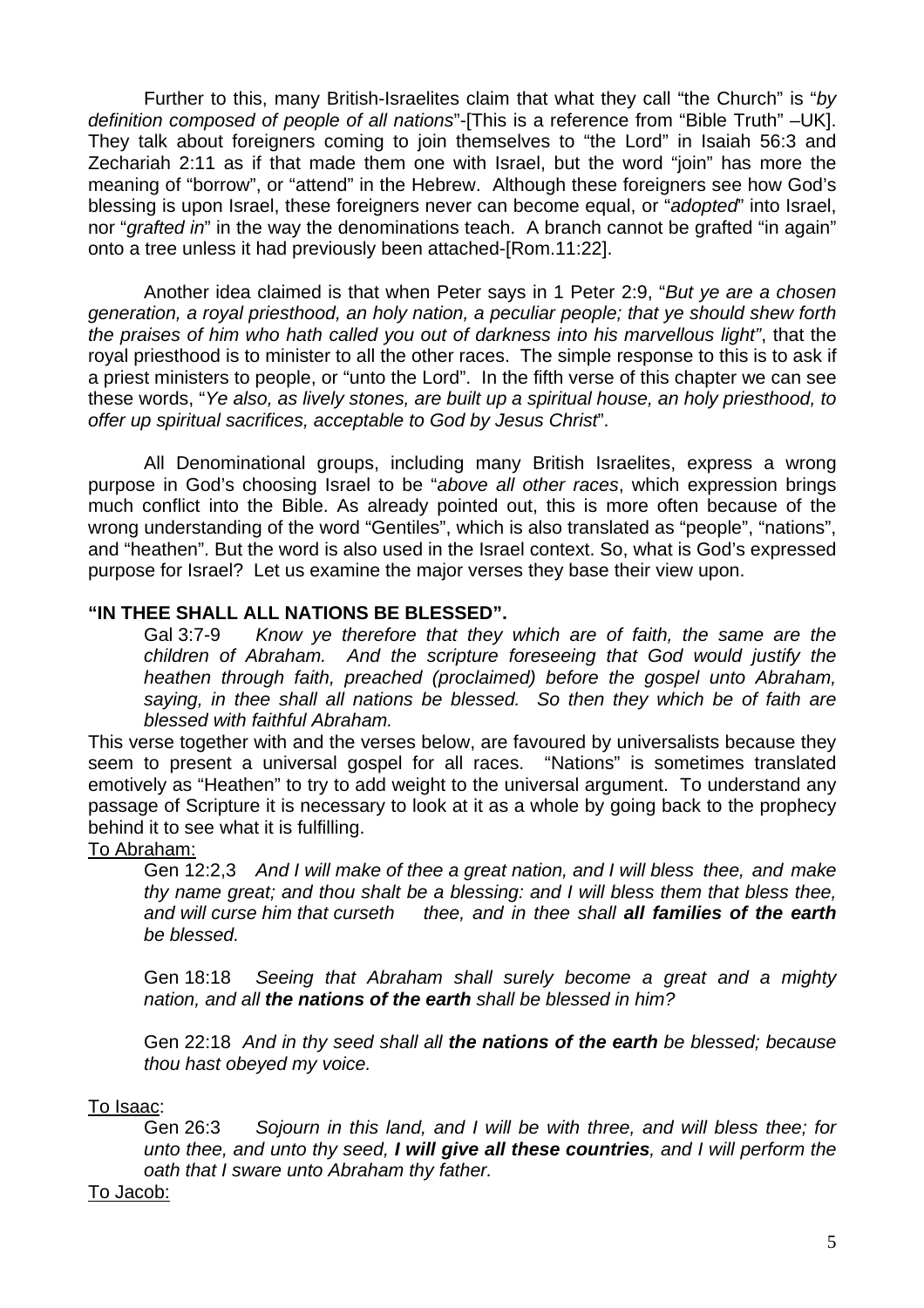*Gen 28:14 And thy seed shall be as the dust of the earth, and thou shalt spread abroad to the west, and to the east, and to the north, and to the south: and in thee and in thy seed shall all the families of the earth be blessed.* 

#### To Israel:

Psalm 22:27 *All the ends of the world shall remember and turn unto the Lord: and all the kindreds of the nations shall worship before thee.* 

Here are six important verses that are used to support the doctrine of universal racial salvation. Indeed, they do appear to give valid support on the surface. But do they actually say what the religious translators make them say? Is this the problem here?

#### **THE "FAMILIES OF THE EARTH" BEING BLESSED IN ABRAHAM**

The major source of error in these *blessing* passages is what we mean by certain words. We have different words translated as *earth* and the *ground*, *countries* and the *land*, as also occurs with the words translated *nations*, *families* and *kindreds.* Although an extensive technical Hebrew language exposition is beyond the scope of this paper, there are things that need to be pointed out.

Originally Abraham was told to go from his father's house unto an *eretz* that God would show him. If *eretz* here is the whole Earth, then Abraham must have gone to another planet! Abraham was told *all The 'Earth' which thou seeth, I will give thee*. He was told to arise and walk through the earth. Did he walk across the whole globe? So we have to ask if this 'earth' is the whole earth or the Promised Land. It is not all the '*eretz*s of all the races on earth. Abraham was told to get himself out of his present *earth* and to go to *THE earth*. There are many references that give confirmation of the meaning. *THE earth* does not mean the whole globe, but rather that portion belonging to the particular area or person under consideration.

Contrary to popular presentation, we must note that in Genesis 12:3, the 'them' *in I will bless them* is plural, whereas the 'him' in "*I will curse him"* is singular. The Hebrew allows for two possible translations of *be blessed*, namely:

- *(1) may be blessed in, or by, association with thee,* and
- *(2) may bless themselve*s [as the RV footnote says].

Some awkward questions could be posed here if it was to be taken that *all nations* had the meaning of "*every race on earth*":

- If those who curse Abraham are cursed, how could those so cursed be part of *all nations* which were to be blessed?
- Were the Egyptians blessed or cursed through Israel's presence during their captivity and also in the Exodus?
- When the Children of Israel went into the Promised Land, they were told to exterminate all the Canaanite nations. Was not that an unusual way of blessing the Canaanites? After all, they were supposed to be part of *all nations*. Likewise Amalek was to be exterminated.
- In Deut 23:6, God commanded Israel that they should not seek the peace or the prosperity of the Ammonites and the Moabites right up to the end of the age. Ezra 9:12 indicates similar treatment of the non-Israelites in the land. This is hardly a blessing on those nations, is it?
- When The House of Judah was in captivity in Babylon, is there any evidence of Israel being a blessing to Babylon?
- When the House of Israel was in captivity in Assyria, did this make the Assyrians blossom?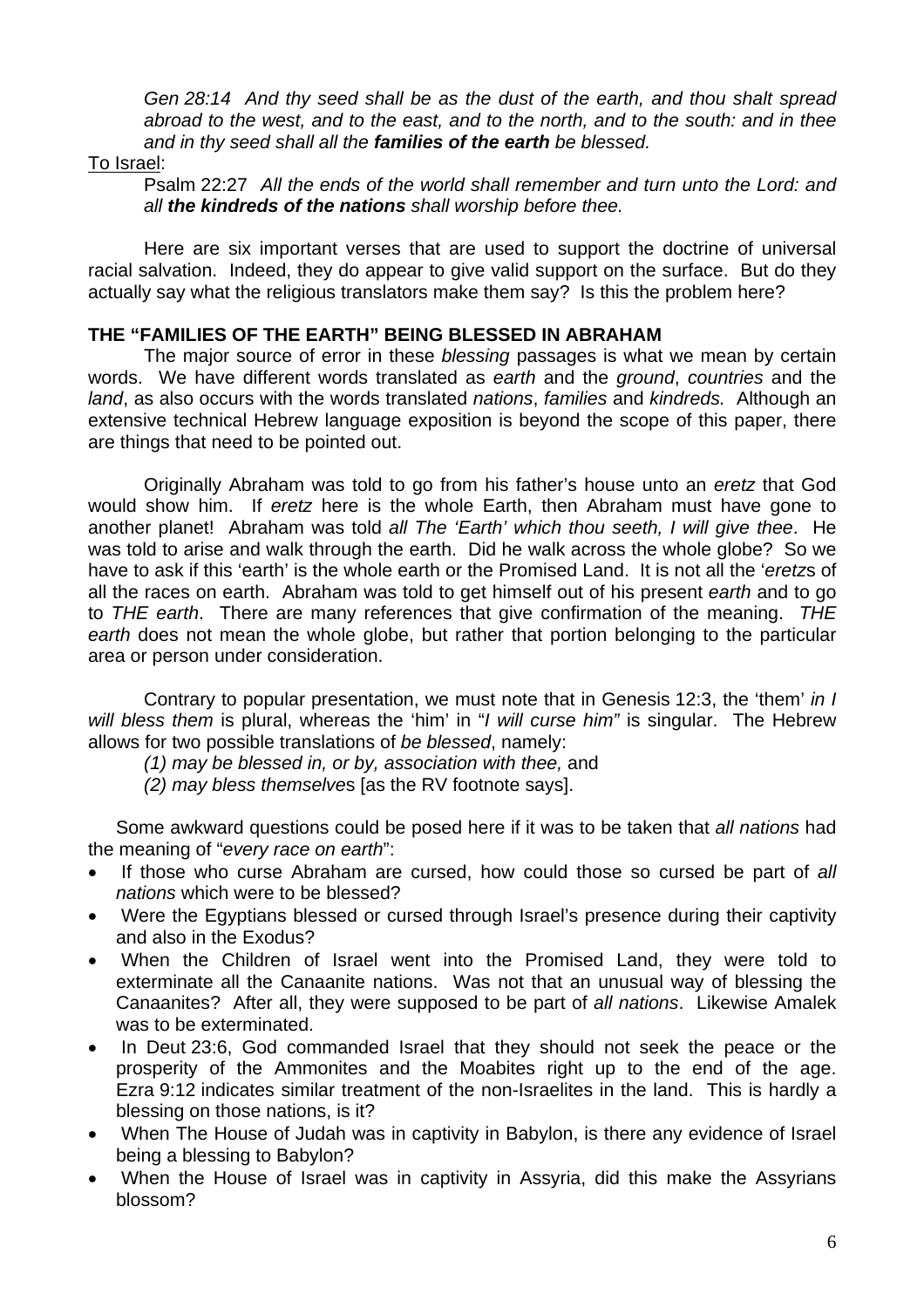In prophecy why are all the forecasts concerning non-Israel nations always detailing them as being servants to Israel and for them to perish if they refuse this destiny? This is so right up to the end of the age.

The promise to Abraham was to "ALL" nations without any exceptions. "All" cannot include those who are cursed and those God says that He hates. Hence "all" means *all the nations of Israel*.

Throughout Scripture, Israel was *to dwell alone and shall not be reckoned among the nations* [Num 23:9]. Prophecy sustains this to the end.

Daniel 7:27 *And the kingdom and dominion, and the greatness of the kingdom under the whole heaven, shall be given to the people of the saints of the most High, whose kingdom is an everlasting kingdom, and all dominions shall serve him.* 

Isaiah 60:12 *For the nation and kingdom that will not serve thee shall perish; yea, those nations shall be utterly wasted.* 

Zech 14:16,17 *And it shall come to pass, that every one that is left of all the nations which came up against Jerusalem shall even go up from year to year to worship the King, the Lord of hosts, and to keep the feast of tabernacles. And it shall be that whoso will not come up of all the families of the earth unto Jerusalem to worship the King, the Lord of hosts, even upon them shall be no rain.*

Israel and Judah were scattered among *all nations*, but are these other nations to be blessed? Jeremiah does not agree.

Jer 30:11 *… though I make a full end of all nations whither I have scattered thee, yet I will not make a full end of thee …* 

Jeremiah repeats this in Jer 46:28, addressing this to Jacob.

In all these Scriptures we can see the unique place of Israel among the other nations. This continues after Jesus returns and Israel reigns with God over the other nations. Finally there will be no more death. What a blessing! The blessing is either given by this seed, or by the Act of God.

#### *"***FOR I HAVE CREATED HIM [ISRAEL] FOR MY GLORY"!**

A full treatment showing that there is no change made in God's purpose for Israel under the New Covenant is made in "The Exclusiveness of Israel" (as referred to above). So we will consider God's purpose for Israel, continuing with the Isaiah chapters used by the Jewish claims as quoted earlier in this paper. We have ample evidence through the New Testament that the "it is written" does not change under the New Covenant. Can we surpass, or deny, God's purpose for Israel as shown in the following verses which express aspects of God's purpose?

Isaiah 46:13 *"and I will place salvation in Zion for Israel my glory".*

Isaiah 43:7, *"for I have created him (Israel) for my glory".*

 Isaiah 43:21 *" This people have I formed for myself; they shall shew forth my praise"?*

 Isaiah 49:3 *"And said unto me, Thou art my servant, O Israel, in whom I will be glorified.* 

We can compare these verses listed above against the list of presentations listed above from Jewish and British-Israel sources. The Jewish sources mention Isaiah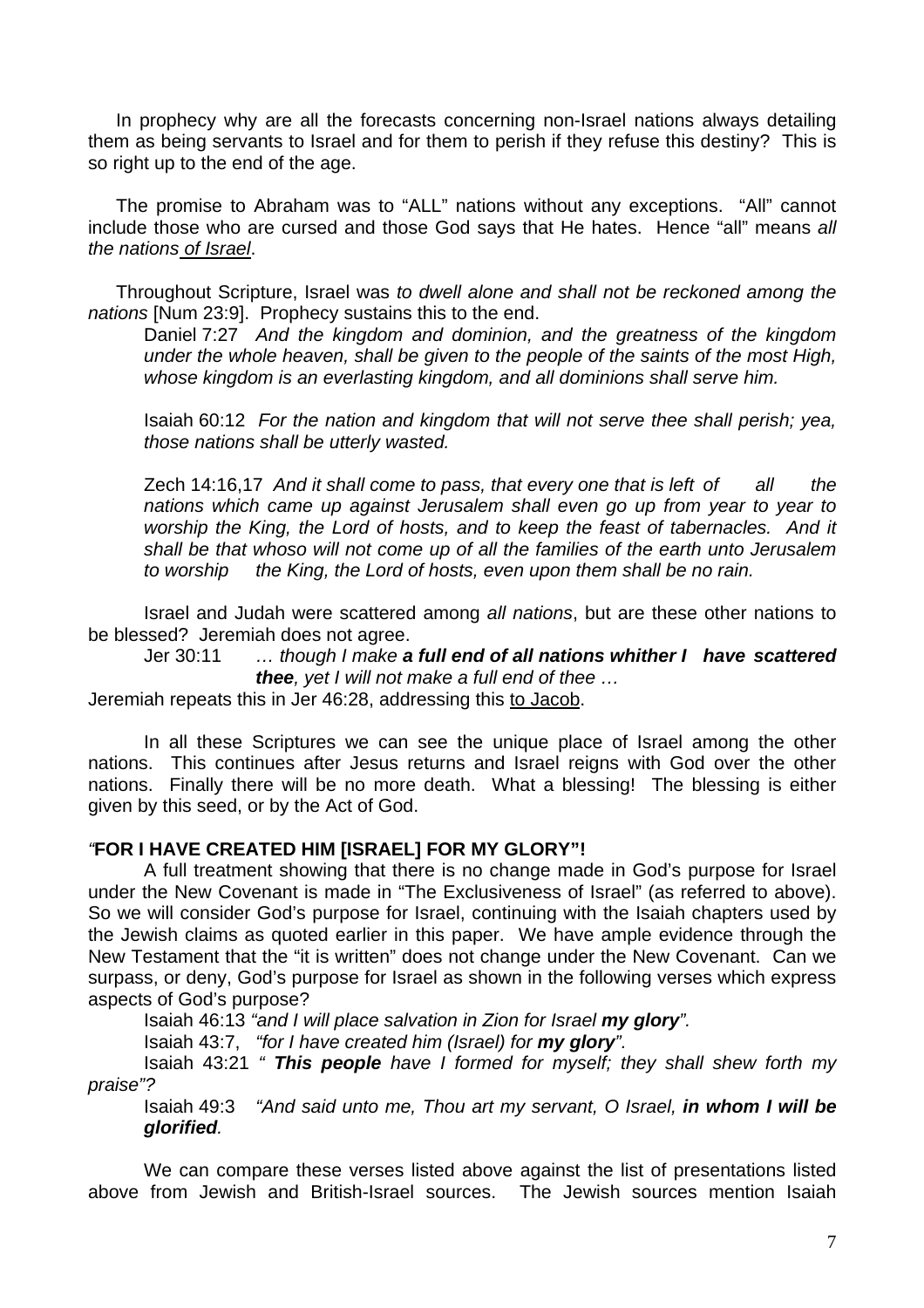chapters 42-49, in which they claim that such phrases as "*to the nations*" represent all mankind. But when we look at each context, we can see that the phrases refer only to the peoples of Israel. Looking at all the other passages quoted from Isaiah, we can see that these are totally in the context of Israel only, and not of all mankind. For example:

Isaiah 43:3 *For I am the LORD thy God, the Holy One of Israel,thy Saviour.* 

There is no mention in Scripture of God being the Saviour of other than the "world" of Israel.

 Isaiah 49:7 *Thus saith the LORD, the Redeemer of Israel*. There is no mention in Scripture of God being the Redeemer, or the Holy (separated) one, of any but Israel. Grammatically, "all", and "every" refers to "all and every man of Israel", in context.

Isaiah 44:1 *O Jacob my servant; and Israel, whom I have chosen.* There is no mention in Scripture of other races than Jacob/Israel being "*chosen*", or of being "*my servant*". [In "*Nebuchadrezzar the king of Babylon, my servant"* a different word is used for "servant"].

Isaiah 43:1 *But now thus saith the LORD that created thee, O Jacob, and he that formed thee, O Israel, Fear not: for I have redeemed thee, I have called thee by thy name; thou art mine.* 

 There is no mention in Scripture of other races than Israel being *"created", "formed", "called"* and *"redeemed"* by God.

Isaiah 43:10-11 *Ye are my witnesses, saith the LORD, and my servant whom I have chosen: that ye may know and believe me, and understand that I am he: before me there was no God formed, neither shall there be after me. I, even I, am the LORD; and beside me there is no saviour.* 

Here God declares that Israel is the witness as to what God has done. Again Israel is the 'chosen'. This verse shows that no other race could have this God-given understanding. It is that "*Ye may know…. and understand*", the "ye" being Israel.

Isaiah 43:5 *I, even I, am he that blotteth out thy transgressions for mine own sake, and will not remember thy sins.* 

There is no mention of God blotting out the transgressions of other than the context people of Israel. No others are mentioned as being written in "The Book of Life", or indeed, of being blotted out of it!

Isaiah 44:7 "…..*Since I appointed the ancient people".*

Here the word "ancient" [Strongs 8769] has the meaning of "*everlasting*" or "*perpetual*". It is a word from which "Celtic" is derived. Permanently Israel only, as a race, is God's people. Likewise, in the New Testament we read, *"And He shall save His people from their sins"*-[Matt. 1:21]*.* No one else is included. Since they were "His people" before they were saved from their sins, we see an enduring racial statement.

When we read in Isaiah 42, *"Behold my servant, whom I uphold; mine elect, in whom my soul delighteth; I have put my spirit upon him: he shall bring forth judgment to the Gentiles",* in Mark 4:20 and Luke 4:18", Jesus confirms He was speaking of Himself, with the context being that of Israel. As pointed out above, the word "Gentiles" in the New Testament comes from a Latin-originated word which is used to suggest something different from the Greek word *ethnos* which means "people" as "races" in national groups.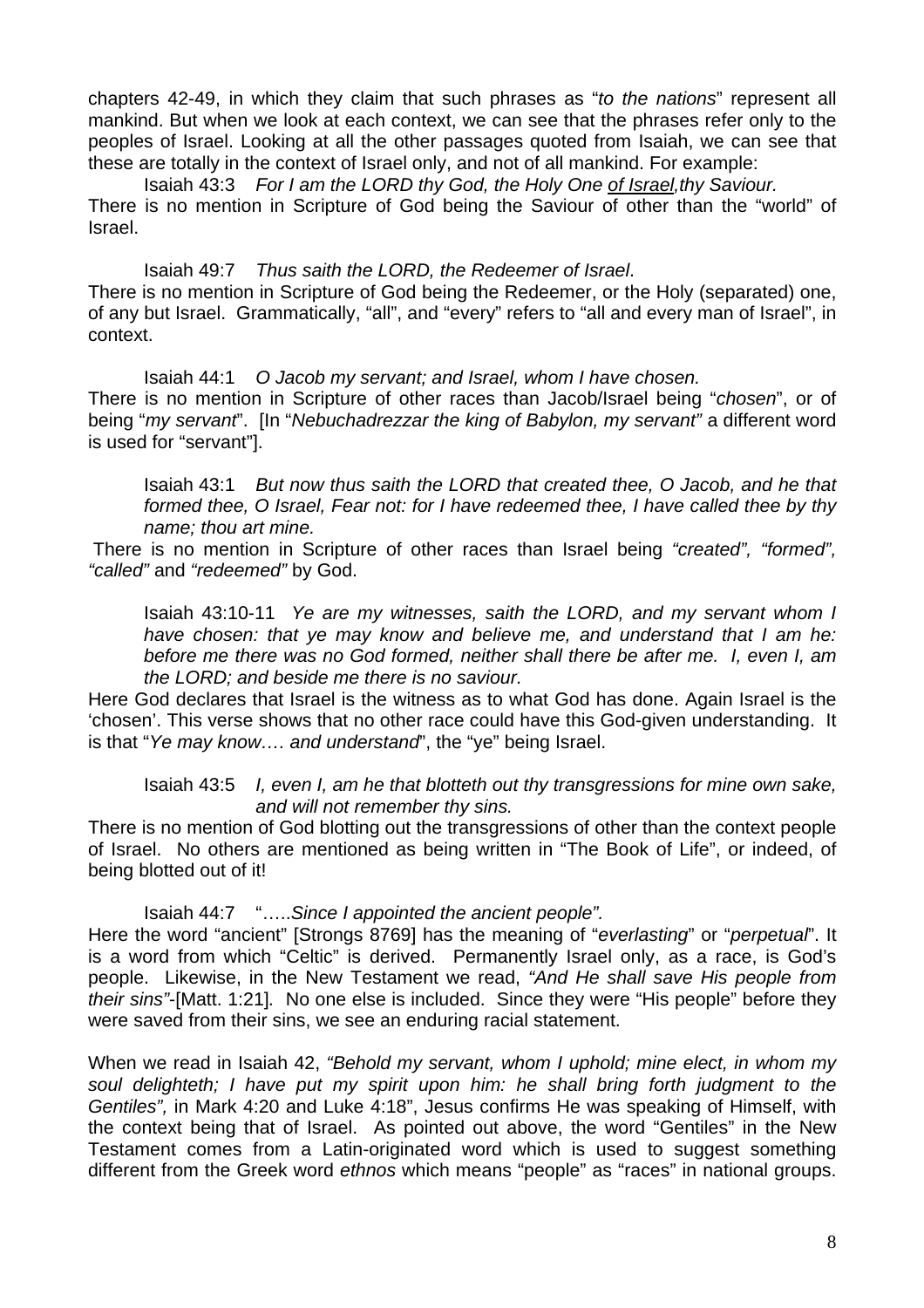The words translated as "Gentiles" are also used of Israel in both Testaments. It is necessary to keep on repeating this so that it can sink in.

# "**ISRAEL MY GLORY".**

Now we can look at references to *"my glory*", as in "*Israel* "*my glory*", to look further into God's purpose. The words, "**my glory**" are highlighted.

1. Isaiah 46:11 *I bring near my righteousness; it shall not befar off, and my salvation shall not tarry: and I will place salvation in Zion for Israel my glory.*

Here Israel specifically is described as being "My glory". Salvation is in Zion "**for Israel**"!

2. Isaiah 42:8 *I am the LORD: that is my name: and my glory will I not give to another.*

Isaiah 48;*10-12 I have chosen thee in the furnace of affliction. For mine own sake, even for mine own sake, will I do it: for how should my name be polluted? and I will not give my glory unto another. Hearken unto me, O Jacob and Israel, my called; I am he; I am the first, I also am the last.*

In these two verses, "another" has the meaning of "another of a different kind". Again, Israel as "My glory" is the "chosen" and that which is the "called". Israel is God's glory, not any other race.

3. Isaiah 66:18 *It shall come, that I will gather all nations and tongues; and they shall come, and see my glory. And I will set a sign among them, and I will send those that escape of them unto the nations, to Tarshish, Pul, and Lud, that draw the bow, to Tubal, and Javan, to the isles afar off, that have not heard my fame, neither have seen my glory; and they shall declare my glory among the Gentiles.* 

Israel, as God's glory, will yet be manifest.

4. Ezek 39:21-25 *And I will set my glory among the heathen,and all the heathen shall see my judgment that I have executed, and my hand that I have laid upon them. So the house of Israel shall know that I am the LORD their God from that day and forward. And the heathen shall know that the house of Israel went into captivity for their iniquity: because they trespassed against me, therefore hid I my face from them, and gave them into the hand of their enemies: so fell they all by the sword. According to their uncleanness and according to their transgressions have I done unto them, and hid my face from them. Therefore thus saith the Lord GOD; Now will I bring again the captivity of Jacob, and have mercy upon the whole house of Israel, and will be jealous for my holy name.* 

The time is coming when God will have mercy upon Israel and reveal His purpose through a redeemed Israel. The last sentence is about the re-gathering of Israel and about mercy to the whole House of Israel and to no other peoples. Every single one of the prophets agrees by confining the re-gathering to the House of Israel and the House of Judah. Without exception, there is no suggestion of the popular "*Jews and Gentiles*" concept ever mentioned by the prophets in this regard. "*The whole House of Israel*" in the verse above could never have the popular meaning of "*Jews and Gentiles*". True, we do find reference to foreigners, "*that join themselves to the LORD, to serve him"*, but that is after the regathering of Israel. "My holy name" is significant too; we will see about this later in Exodus 3:15, in particular.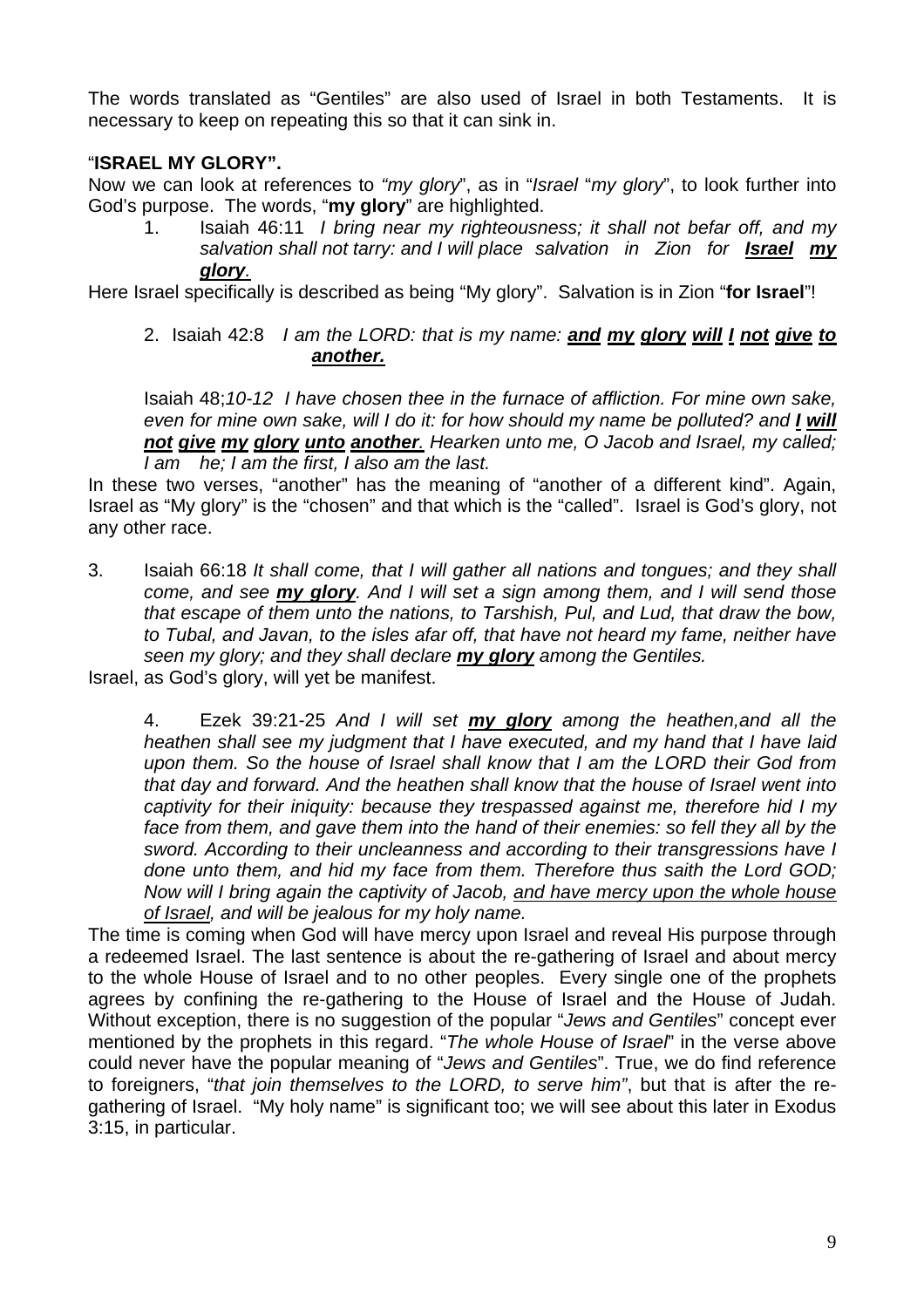5. John 17:9-10 *I pray for them: I pray not for the world, but for them which thou hast given me; for they are thine. And all mine are thine, and thine are mine; and I am glorified in them.* 

Here we find a distinction that popular religion of all colours refuses to admit. In saying, "*I pray not for the world*", why did Jesus not pray for the non-Israelite multi-racial peoples as the denominations do? Who are the "them" only Jesus is glorified in? And whom did Paul say he prayed for, "*Brethren, my heart's desire and prayer to God for Israel is, that they might be saved"* –[Romans 10:1]. Paul prayed only for Israel. When Peter says, "*watch unto prayer*", this is in the context of having fervent charity "*among yourselves*", that is, amongst the dispersed Israelites (*parepidemos*), that he is addressing-[1 Peter 1:1 and 4:8].

*6. John 17:24 Father, I will that they also, whom thou hast given me, be with me where I am; that they may behold my glory, which thou hast given me: for thou lovedst me before the foundation of the world.*

In verse 11, Jesus speaks about, "*those that thou gavest me*" as being in the context of Israel. Jesus prayed this request because of God's ownership of Israel by formation and election in the words, "*they are Yours*".

#### **OTHER OLD TESTAMENT EXPRESSIONS OF GOD'S PURPOSE FOR ISRAEL.**

Speaking of Israel as a race of people, we read,

Deuteronomy 7:7-9 *The LORD did not set his love upon you, nor choose you, because ye were more in number than any people; for ye were the fewest of all people: But because the LORD loved you, and because he would keep the oath which he had sworn unto your fathers, hath the LORD brought you out with a mighty hand, and redeemed you out of the house of bondmen, from the hand of Pharaoh king of Egypt. Know therefore that the LORD thy God, he is God, the faithful God, which keepeth covenant and mercy with them that love him and keep his commandments to a thousand generations.* 

God shows here that He had a purpose to keep His promise to Abraham, Isaac and Jacob, and God's oath did not apply to any other race of people than Israel. This covenant still applies since it is "*to a thousand generations".* The promise was to a specific race of people, not to any pseudo-race based upon belief. And we are told, *"In Isaac shalt thy seed be called".* This thus cannot refer to any 'spiritual' seed, since "seed" in both Hebrew (*zera*) and Greek, (*sperma*) are consistently used in the natural sense. When Paul stood before King Agrippa, he said the promise was made to twelve tribes.

Acts 26:6-7 *And now I stand and am judged for the hope of the promise made of God unto our fathers: Unto which promise our twelve tribes, instantly serving God day and night, hope to come.* 

There is no way *'twelve tribes'* could be converted to the popular *"Jews and Gentiles"* concept*,* so Paul is suggesting nothing about any universal "*save the world*" purpose. This "*promise made of God*" could not thus come to incorporate others. Further to this, Paul shows that the New Covenant position about Israel [*our Twelve Tribes*] is unchanged. Paul again confirms this:

*Acts 13:32-33 And we declare unto you glad tidings, how that the promise which was made unto the fathers, God hathfulfilled the same unto us their children".* 

Repeating this confirmation, Paul mentions the word *ethnos*= peoples*,* which was not translated from the Latin versions where it now appears as "Gentiles". Few commentaries will admit that "the Gentiles" refers to the "Gentilised" House of Israel. Tradition will not allow them to do so.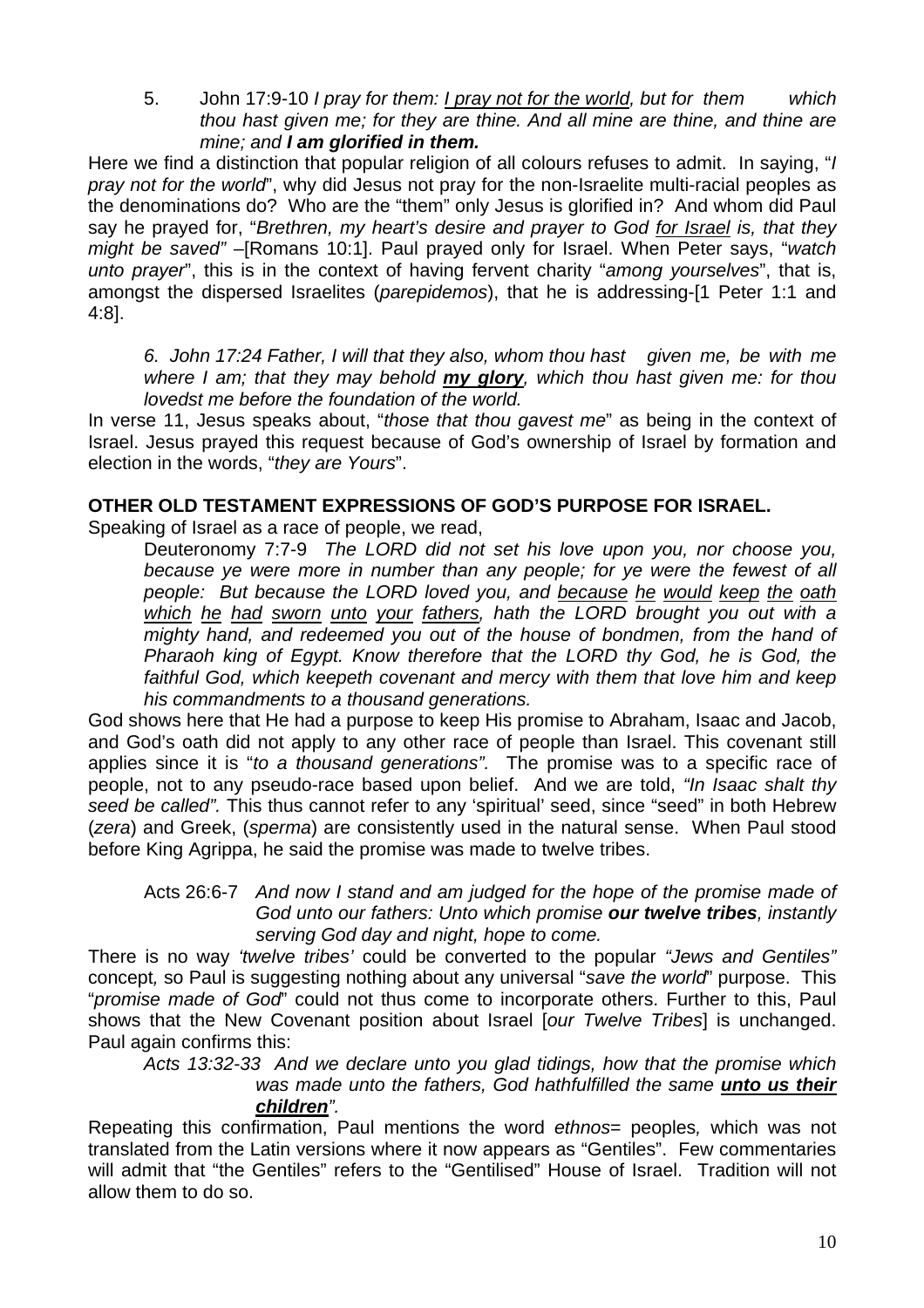*Rom. 15:8-9 Now I say that Jesus Christ was a minister of the circumcision for the truth of God, to confirm the promises made unto the fathers: And that the Gentiles might glorify God for his mercy; as it is written, For this cause I will confess to thee among the Gentiles, and sing unto thy name. And again he saith, Rejoice, ye Gentiles, with his people.* 

The word "people" here is "*laos"* which means "*a people, people group, tribe, nation, all those who are of the same stock and language*". So Paul here says the New Covenant makes no changes here.

We will look further into the Old/New Covenant unchanging position.

Deut. 28:9-10 *The LORD shall establish thee an holy people unto himself, as he*  hath sworn unto thee, if thou shalt keep the commandments of the LORD thy God. *and walk in his ways. And all people of the earth shall see that thou art called by the name of the LORD; and they shall be afraid of thee.* 

God says He will not be glorified in other than Jacob/Israel. Here the word "establish" is in the imperfect mood showing that it will yet come to pass fully. The "holy people" can never become anything else, such as "the Church" in the popular sense. "*All the people of the earth…shall be afraid of you*", in this verse makes a clear separation between God's people and all others. It also shows that there are two groups, with Israel not being included in "*all the people of the earth".* This further is an example of how "all" is not inclusive of two groups. The expression of God's purpose is found in the phrase, *"an holy people unto himself".* 

Deut 14:*2 For thou art an holy people unto the LORD thy God, and the LORD hath chosen thee to be a peculiar people unto himself, above all the nations that are upon the earth.* 

The term 'holy people' and 'peculiar people' are free translations of the biblical terms *'am qadosh* ("set-apart people") and *'am c\egullah* ("treasure people") who were designed to be different than all other races.

This parallel about Israel being a "peculiar people" carries in into the New Testament, without change.

1 Peter 2:9 *But ye are a chosen generation, a royal priesthood, an holy nation, a peculiar people; that ye should shew forth the praises of him who hath called you out of darkness into his marvellous light.* 

- 1. These people are a chosen (elect) 'generation'. -[*genos =*race, or descent from a particular people].
- 2. They are a 'nation'. -[*ethnos* = racial group].
- 3. They are 'holy'. –[*hagios* =sacred and set apart].
- 4. They are 'peculiar'. -[*periousios = "beyond the usual*, or "*a people selected by God from the other nations for his own possession*", according to Strongs 4041].

Denominations will not accept this because it does not support their "*to save the world*" doctrine. From this latter verse we can see that God's purpose for Israel in the New Testament is still "*to show forth the praises of God*". Israel is the 'chosen' or 'elect' [*eklektos*]. Peter goes on to quote the prophecy of Hosea about this same people, thus showing God's purpose is for one and the same people, for all time.

Isaiah 51:2 *Look unto Abraham your father, and unto Sarah that bare you: for I called him alone, and blessed him, and increased him*.

Here "alone" [*'echad*] means "one in number". There is no record of any change to include others, through Scripture. Here *"called"* means making a proclamation; this is in the perfect mood, which means it is a completed action. It cannot be added to in order to include any other peoples. The "blessed" and the 'increased" are in the imperfect mood, showing that this will yet fully come to pass.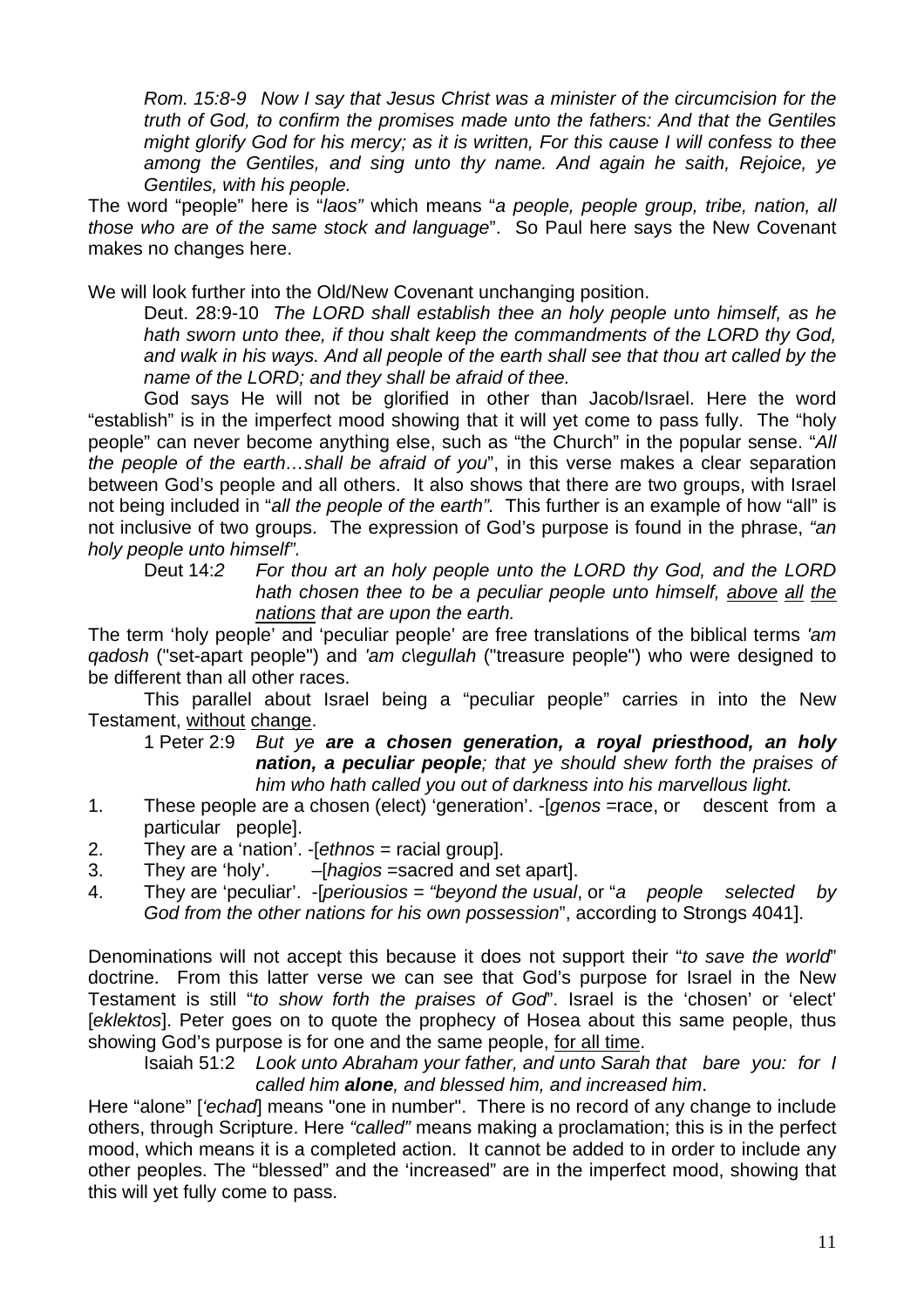#### **THE WORD "PURPOSE".**

The Greek word for "purpose" (*prothesis)* is used for God purposing. It is also translated as "*shewbread*" in Hebrews 9:2. This is about the twelve loaves of wheaten bread, corresponding to the number of the tribes of Israel, which twelve loaves were offered to God every Sabbath. The New Covenant nowhere changes the purpose of God concerning the twelve tribes of Israel. No one else is possibly included. Israel (racially) is the only people Scripture associates with the New Covenant–[Hebrews 8:8-9].

Romans 8:28-29 *And we know that all things work together for good to them that love God, to them who are the called according to his purpose. For whom he did foreknow, he also did predestinate to be conformed to the image of his son, that he might be the firstborn among many brethren.*

Examination of the use of this word "purpose" (*prothesis)* shows clearly that it is impossible for it to have any meaning that would suggest that non-Israel peoples could be included in the manner that Jews, Roman Catholics, denominations and most others allege. Firstly, "purpose" is connected with those that God foreknew, that is Israel in the Old Testament. Secondly it concerns "brethren" (*adelphos* = from the same womb, stock or family). The words, "the called" are also definitive. God's purpose still is about Israel only. These are the ones predestined to *"be conformed to the image of his son".* This is active on God's part and passive on His people's part.

Romans 9:10-11 *And not only this; but when Rebecca also had conceived by one, even by our father Isaac; (For the children being not yet born, neither having done any good or evil, that the purpose of God according to election might stand, not of works, but of him that calleth;)* 

Again, the New Testament relates this back to the Old Testament unchanged. Thus the idea about anyone of any race coming into the fold by "believing in Jesus" is invalid. God's purpose has nothing to do with having done good or evil, and thus nothing to do with belief. The ability to believe in Jesus is confined to the elect. It can be seen this has nothing to do with "works" in the phrase, "*neither having done good or evil*. With any form of multi-racism, there could be no such thing as "election". There could be no "elect"*, neither having done any good or evil*.

Ephesians 1:11 *In whom also we have obtained an inheritance, being predestinated according to the purpose of him who worketh all things after the counsel of his own will:* 

This verse is national in character, and accordingly we have to note that in the Greek, "*obtained an inheritance*" and "*predestinated*" in the verse above are in the passive voice, so the inheritance has nothing to do with anyone of any race making his or her own choice. God does the choosing as to who can believe. God has a purpose. People of other races cannot "choose God" or "choose Jesus" in the way popular evangelism insists. As Jesus confirms, *"You have not chosen me, but I have chosen you"-*[John 15:16-19]*.* 

#### Ephesians 3:11 Acc*ording to the eternal purpose which he purposed in Christ Jesus our Lord*:

God's eternal purpose is not something that came to pass in the so-called "Gospel Age". Strong's 165 gives "eternal" as, "*for ever, an unbroken age, perpetuity of time, eternity*". "Purposed" here is, aorist in tense and active in voice. It concerns what God is always doing, without change, so the alleged change the religionists have made, to now try to incorporate other non-Israelites, is wrong.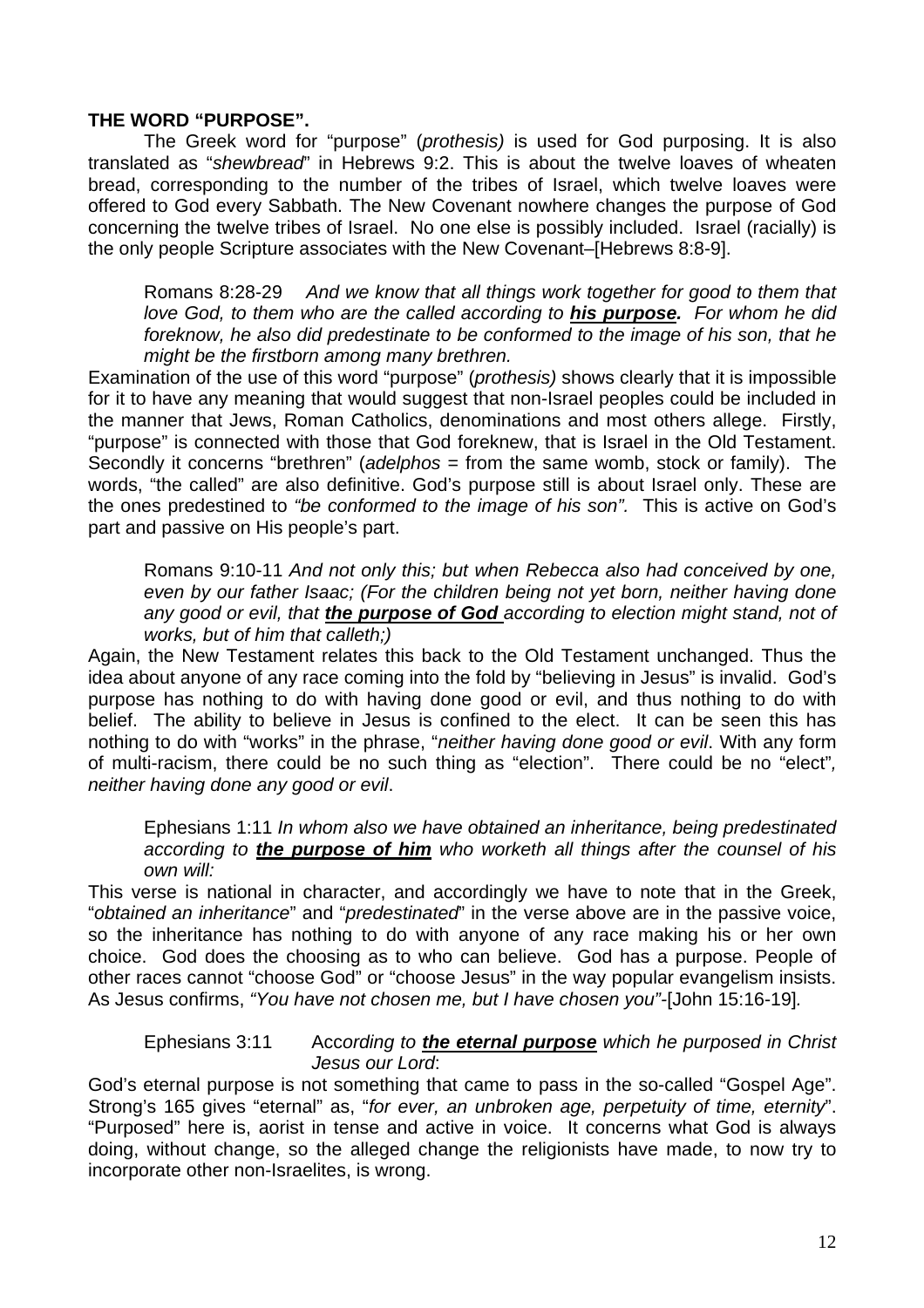Another verse, which clarifies this matter of "*His own purpose*" further, is:

2 Timothy 1:9-10 *Who hath saved us, and called us with an holy calling, not according to our works, but according to his own purpose and grace, which was given us in Christ Jesus before the world began, But is now made manifest by the appearing of our Saviour Jesus Christ, who hath abolished death, and hath brought life and immortality to light through the gospel.* 

Again, His purpose is not a matter of our choice or works. It is passive. God's purpose was established "*before the world* [ages] *began*". What "*is now made manifest by the appearing of our Saviour Jesus Christ",* in no way defines any different purpose.

Both "Jesus Christ" and "Christ Jesus" appears in 2 Tim. 1:9 above. "Jesus Christ" means "*Jesus the Christ*", whereas "*Christ Jesus*" refers to an anointed people belong to Jesus. The "*hath saved us*" cannot have the meaning of "*save the world*", "us" being a limited to the party being addressed.

### **THE LORD GLORIFIED IN ISRAEL.**

We have looked at and considered the word "glory" as in "Israel My Glory", and it will be helpful to look further into the word "glorified". The word is highlighted in the verses below.

Isaiah 26;15 *Thou hast increased the nation, O LORD, thou hast increased the nation: thou art glorified: thou hadst removed it far unto all the ends of the earth.* 

Isaiah 44:23 Sing, *O ye heavens; for the LORD hath done it: shout,ye lower parts of the earth: break forth into singing, ye mountains, O forest, and every tree therein: for the LORD hath redeemed Jacob, and glorified himself in Israel***.**

Yes, God glorifies Himself by increase in Israel! At this prophesied time of the re-gathering and restoration of the Kingdom to Israel, the 'Israel' limitation remains. Israel (only) is the people in whom God is glorified. It is only Israel that is redeemed. This could not be otherwise, since only Israel could be redeemed (purchased back). No other race was originally spoken of as being God's possession, so they could never be "bought back".

Isaiah 60:21 *Thy people also shall be all righteous: they shall inherit the land for ever, the branch of my planting, the work of my hands, that I may be glorified.* 

This again has to do with Israel's inheritance, and again it only concerns Israel. There are 206 references to Israelites as "*thy people*", and 231 as "*my people*". God has a purpose for Israel to "*inherit the land*", not to "*go to heaven*".

#### **GOD'S "GLORIOUS" NAME.**

We have considered, "glory" and "glorified" in connection with God's purpose for Israel, but what about the word "glorious"? There are Old Testament references to God's "Glorious Name" we could refer to. There is enough in the next verse to silence all those who would "give God's glory to another". There is enough to slay the "save the world" dragon. Here God tells us something important about His Name.

*Exodus 3:15 And God said moreover unto Moses, Thus shalt thou say unto the children of Israel, The LORD God of your fathers, the God of Abraham, the God of Isaac, and the God of Jacob, hath sent me unto you: this is my name for ever, and this is my memorial unto all generations.* 

God has purposed something here! His name is "*the God of Abraham, the God of Isaac, and the God of Jacob".* This is "for ever"! It is unto "all generations". Dare any change this into "the God of Jews and Gentiles"? We have seen that God is jealous about His Name. In books about the names of God, this is the name they leave out!

Isaiah 63:12 *That led them by the right hand of Moses with his glorious arm, dividing the water before them, to make himself an everlasting name?*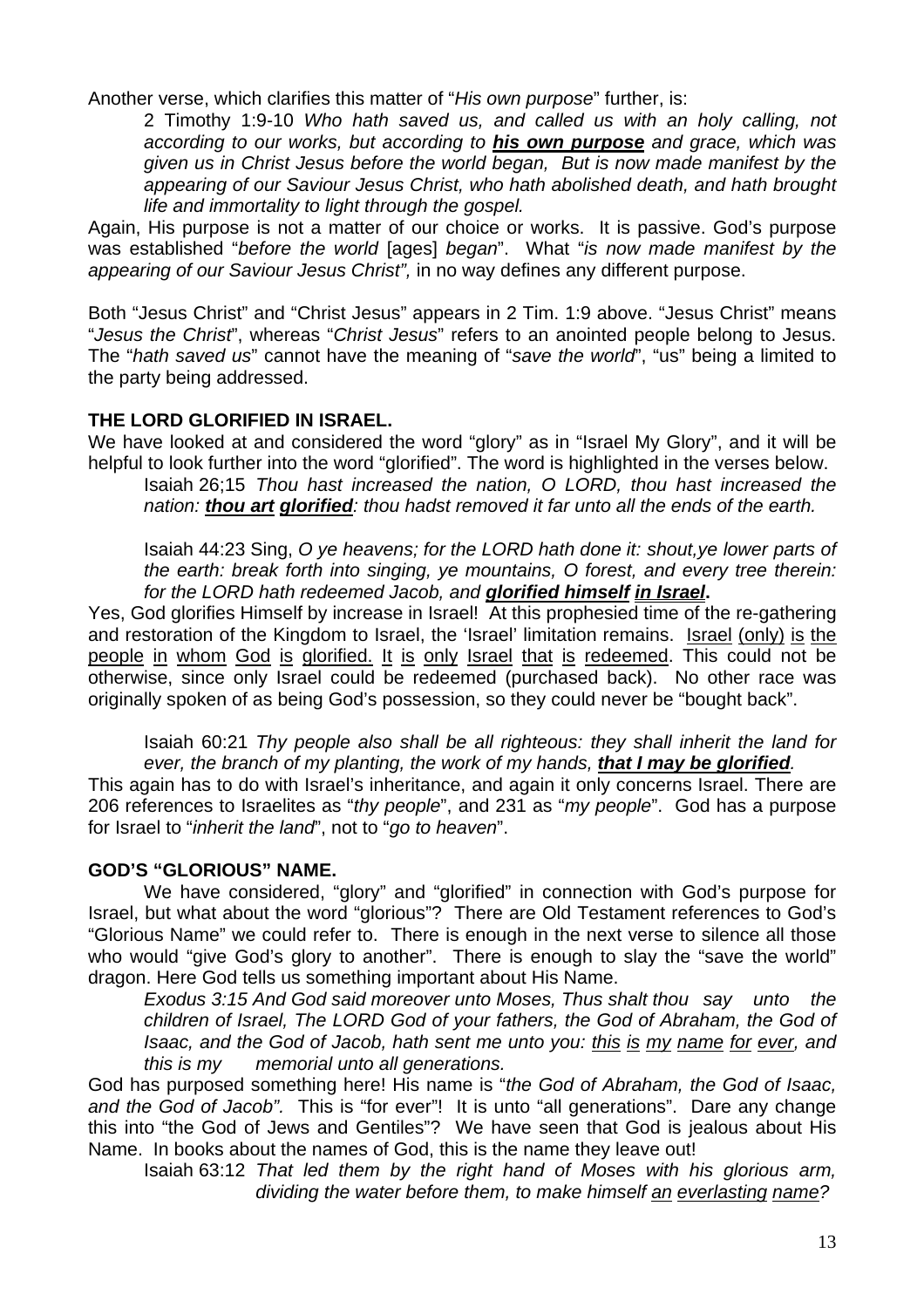Could this connect with other than Israel as the verses give "forever" and "everlasting"?

### **THE PLACE OF OTHER RACES IN ASSOCIATION WITH ISRAEL.**

Israel was to dwell separately and not to associate with other races in such as in the worship sense, but they had communication with other races. The next passage from Isaiah is lengthier, but it tells us about who (only) are of God's planting (as seeds). Jesus also tells us in Matthew 15:13-14,

"*Every plant, which my heavenly Father hathnot planted, shall be rooted up. Let them alone: they be blind leaders of the blind. And if the blind lead the blind, both shall fall sinto the ditch*".

Obviously there must be those others in the garden (and the denominations) who are not of God's planting. Those who do not believe what Jesus tells us about this must of necessity be blind leaders of the blind. The "*let them alone*" of Jesus is given in the imperative mood! It is a command. "Alone" means "go from them". It is futile to attempt to change those who want to insist on including "all the world", i.e. the rest of humanity, as being part of God's purpose in redeeming Israel.

What is presented in the next passage may upset some people, as they may have heard of the first part about "*beauty for ashes*", but they will never have heard a sermon upon the subject matter of verse 5.

Isaiah 61:3*-*9 *To appoint unto them that mourn in Zion, to give unto them beauty for ashes, the oil of joy for mourning, the garment of praise for the spirit of heaviness; that they might be called trees of righteousness, the planting of the LORD. that he might be glorified.* 

*And they shall build the old wastes, they shall raise up the former desolations, and they shall repair the waste cities, the desolations of many generations.* 

# *V5. And strangers [zuwr] shall stand and feed your flocks, and the sons of the alien [nekar]shall be your plowmen and your vinedressers. But ye shall be named the Priests of the LORD: men shall call you the Ministers of our God:*

*ye shall eat the riches of the Gentiles, and in their glory shall ye boast yourselves. For your shame ye shall have double; and for confusion they shall rejoice in their portion: therefore in their land they shall possess the double: everlasting joy shall be unto them. For I the LORD love judgment, I hate robbery for burnt offering; and I will direct their work in truth, and I will make an everlasting covenant with them.* 

*And their seed shall be known among the Gentiles, and their offspring among the people: all that see them shall acknowledge them, that they are the seed which the LORD hath blessed.* 

We can see that "*the seed which the LORD hath blessed"* is singular. [It is singular in the Hebrew]. The separation between Israel and aliens is still in place, even at the late time this prophecy refers to. Israel and foreigners have not been "made one", even then. It may not be 'politically correct' (or religiously acceptable) to suggest that foreigners (*zuwr)* and aliens (*nekar)* are designed to be labourers for God's people. Verse 5 says, "*And strangers shall stand and feed your flocks, and the sons of the alien shall be your plowmen and your vinedressers"*. This one verse, and others like it, is never the subject of a Sunday sermon in our humanistic denominations. So God does have a different purpose for foreigners. This purpose obviously is not to make aliens one with Israel.

Isaiah 60:10 agrees, "*And the sons of strangers shall build up thy walls, and their kings shall minister unto thee*". Here again the foreigners (*nekar*) are ministers (servants)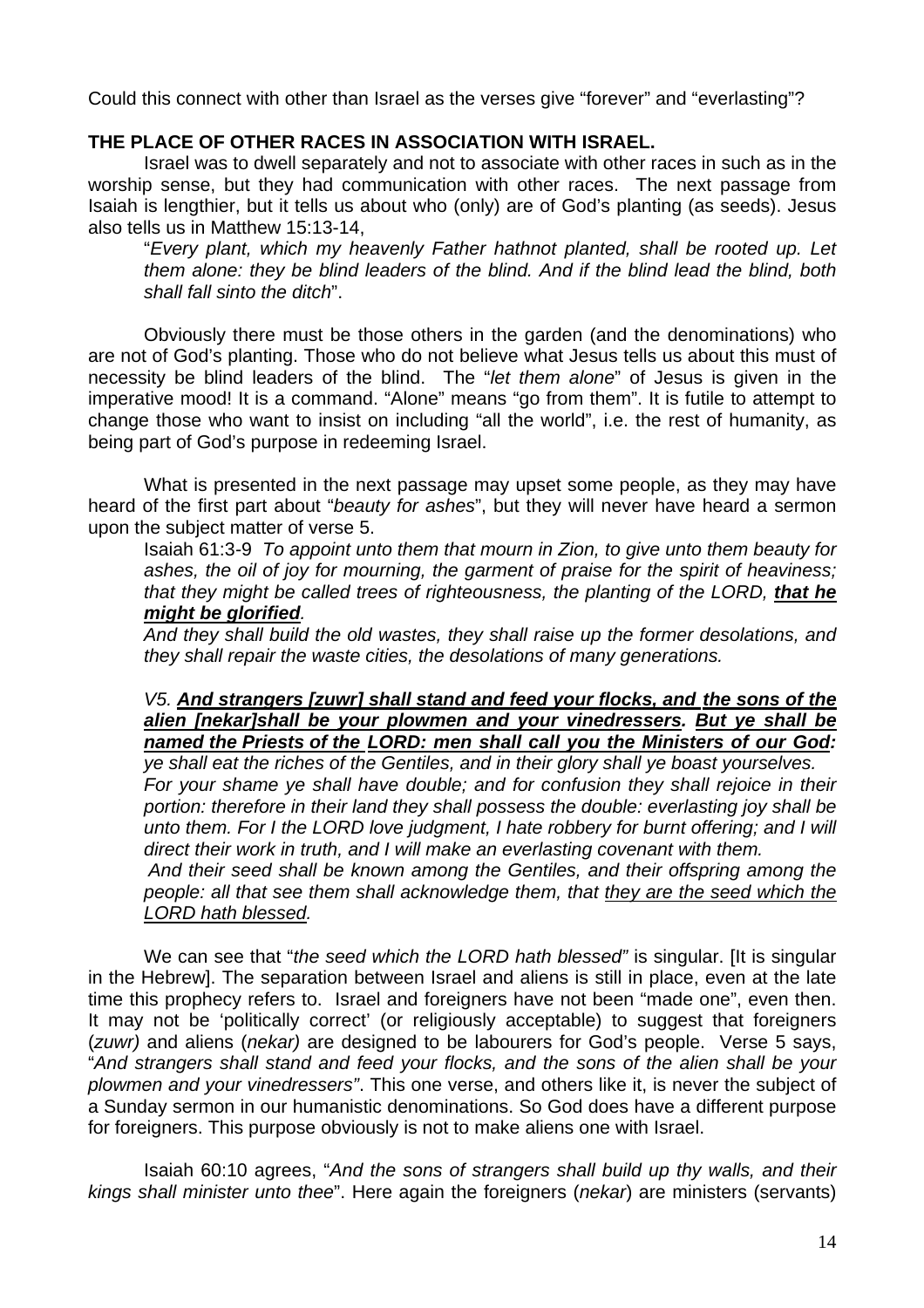to Israel. Servant-hood was exactly the status of the Gibeonites who were within the camp of Israel -(See Joshua 9:21-27, "*And Joshua made them that day hewers of wood and drawers of water for the congregation, and for the altar of the LORD"*)*.* But, in their association with Israel, as foreigners they had a requirement to keep the Law of God in order to survive. This is somewhat different from the present-day English attitude of, "It might offend the Muslims". Even if, as foreigners, the Gibeonites had benefits from associating with the Israelites in the camp, they never could have equal status with Israelites.

The position of "Priests of the Lord" and "Ministers of our God" in Isaiah 61:6 has not changed in the New Testament, as we see in 2 Peter 1:9. "*But ye are a chosen generation, a royal priesthood, an holy nation, a peculiar people".* "Peculiar" is also translated as "purchased possession". The Word "generation" (*genos*) has the meaning of "stock" and "race", and cannot be dismissed in any way, or changed to be a matter of belief only. Seed only reproduces 'after its own kind'!

### **CONFIRMING FOREIGNERS AS BEING SERVANTS TO ISRAELITES.**

All those who want to believe that Israel is now a spiritual entity need to ponder the following passage about, "strangers", "kings", "nation(s)" and "kingdom". Looking at Isaiah 60 again, they need to ponder the relationships between Israel and non-Israel.

Isaiah 60:10 *And the sons of strangers* [nekar] *shall build up thy walls, and their kings shall minister unto thee:* 

 *v12. For the nation and kingdom that will not serve thee shall perish; yea, those nations shall be utterly wasted*.

*v16 Thou shalt also suck the milk of the Gentiles, and shalt suck the breast of kings.* 

In these we again can see the servant-hood status of foreigners. We have seen, "Y*e shall eat the riches of the Gentiles* [peoples, genitive]*, and in their glory shall ye boast yourselves".*

Although the above Scriptures concern the future, foreigners, as being servants to Israel, is not a new position. King David and King Solomon made forced workers out of foreigners.

1 Chronicles 22:2 *And David commanded to gather together the strangers that were in the land of Israel; and he set masons to hew wrought stones to build the house of God.* 

2 Chronicles 2:17-18 *And Solomon numbered all the strangers that were in the land of Israel, after the numbering wherewith David his father had numbered them; and they were found an hundred and fifty thousand and three thousand and six hundred. And he set threescore and ten thousand of them to be bearers of burdens, and fourscore thousand to be hewers in the mountain, and three thousand and six hundred overseers to set the people a work.* 

1 Kings 9.20-22 *And all the people that were left of the Amorites, Hittites, Perizzites, Hivites, and Jebusites, which were not of the children of Israel, Their children that were left after them in the land, whom the children of Israel also were not able utterly to destroy, upon those did Solomon levy a tribute of bondservice unto this day.* 

But of the children of Israel did Solomon make no bondmen: they were men of war, and his servants, and his princes, and his captains, and rulers of his chariots, and his horsemen.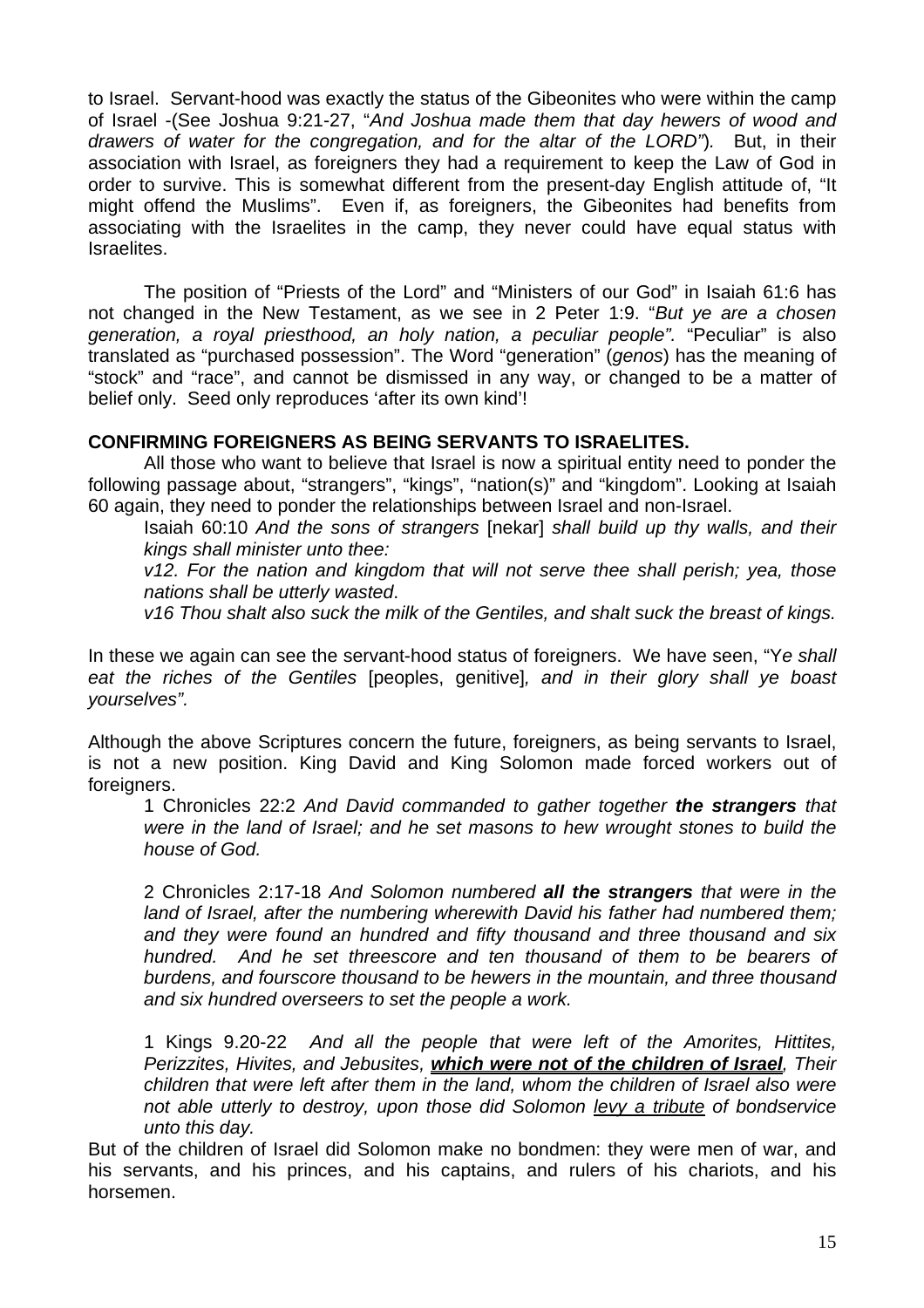When we look into "tribute" as in "*levy a tribute of bondservice*", we see something most would not expect. Strong gives the word the meaning of, "*gang or body of forced laborers, task-workers*, etc.. We find Israel making tribute (i.e. forced labour) of foreigners.

#### Judges 1.28 *And it came to pass, when Israel was strong, that they put the Canaanites to tribute.*

Prophecy says that Israel will once again become strong under the mighty God of Jacob. Israel is not strong enough to exercise dominion now, and there is no evidence of great charity to other races at any time. Those foreigners who submit to God through Israel are permitted to live.

The next verse is used by some to say that the words, "*strangers shall be joined with them*" confirms foreigners will become one with Israel as one people, that God's blessing upon Israel will overflow to other races. True, foreigners are blessed indeed in their being joined to Israel, but not in the manner suggested by the denominations. They are blessed as becoming "servants and handmaids"!

Isaiah 14:1-2 *For the LORD will have mercy on Jacob, and will yet choose Israel, and set them in their own land: and the strangers shall be joined with them, and they shall cleave to the house of Jacob. And the people shall take them, and bring them to their place: and the house of Israel shall possess them in the land of the LORD for servants and handmaids: and they shall take them captives,*  whose captives they were; and they shall rule over their oppressors.

Mercy is still "*on Jacob*" and this excludes the "all the world" faction. The meaning of foreigners being "joined" to Israel says nothing about mercy to foreigners; "joined" having a different meaning. So, as we read on, the passage confirms that those joining themselves to Israel become "*servants and handmaids*" to Israelites. Neither do other verses such as, "*And many nations shall be joined to the LORD in that day, and shall be my people*"-[Zech. 2:11] tell different story. "Possess", as in "*shall possess them*", has the meaning of "take possession". Israel takes "possession" of the foreigners.

The "people", as a congregation is one unit, comprising of masters and servants, just as the "church in the wilderness" under Moses was, where the "*congregation of the Lord*" (*edah*) was comprised of Israelites, together with the "*mixed multitude*". In the wilderness the two groups, within the one unit, were treated the same in regard to Law, but were treated differently in temple service, with only the c*ahal* (Israelites) being able to attend the tabernacle.

 Those who hold the "*Jew and Gentile*" belief, like to quote Zech. 8:23 in support of their view. They give "Jew" as meaning ancient or modern Jewry. (They do not think about, "*them that say they are Jews but are not*"[Rev.2:9], either).

Zech. 8:23 *Thus saith the LORD of hosts; In those days it shall come to pass, that ten men shall take hold out of all languages of the nations, even shall take hold of the skirt of him that is a Jew, saying, We will go with you: for we have heard that God is with you.* 

The timing of this section of prophecy is when Israel is re-gathered to the land promised to Abraham, Isaac and Jacob. Jerusalem by then has become the centre of the Kingdom, which contains the redeemed of House of Israel and the House of Judah-[See Zech. 8:13]. The word "Jew" in Hebrew is not in the passage as a word! No, it is not there! Strong gives the word given as "Jew" as actually being *'iysh,* which is usually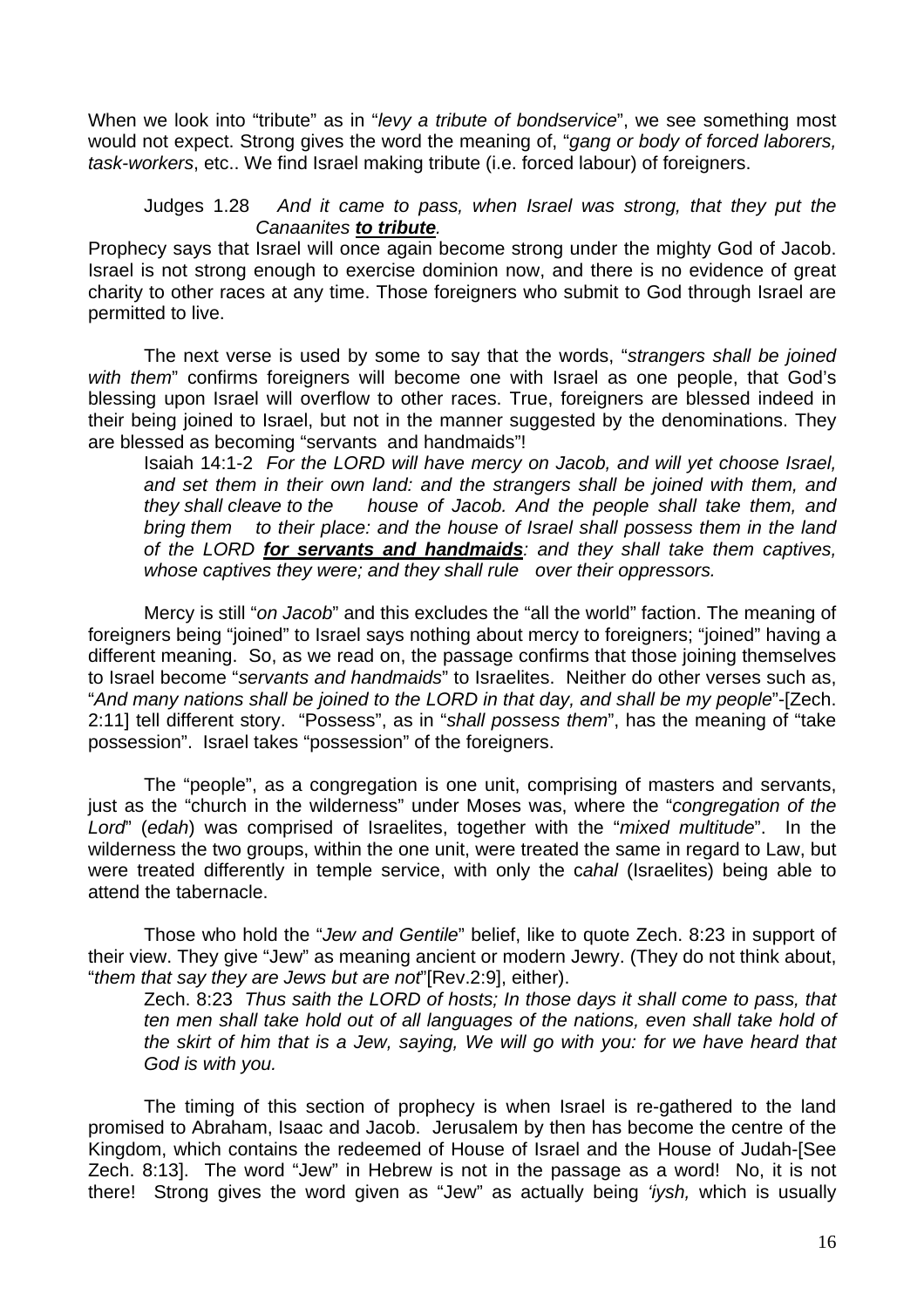translated "husband" or "man" -[This word is also used of a pair of breeding animals]. The translators probably thought that because the "man" lived in Jerusalem, he must have been Jewish, and so they interpreted rather than translated the passage. [Note: The revisers of the Septuagint did the same]. So "*him that is a Jew*" must rightly refer to Israelites of both Houses. Here we see the men (*'enowsh*) of the other races (*gowy*) seeking to attach themselves to Israel, because of the blessing there is for them in being associated with Israel. Those of them who will not come to Jerusalem to worship [means "bow down to"] the King will experience famine-[Zech.14;17]. There is no suggestion that the foreigners become the same as the Israelites; the subjection requirement by men as *'enowsh* to men as *'adam* remains. The relationship is no different here than it was when Solomon built the temple using certain foreigners as forced labour.

Solomon prayed for the foreigners who had a right "attitude" to God and Israel.

1 Kings 8:35-43.*Moreover concerning a stranger* [nokriy]*, that is not of thy people Israel, but cometh out of a far country for thy name's sake -(For they shall hear of thy great name, and of thy strong hand, and of thy stretched out arm;)- when he shall come and pray toward this house; Hear thou in heaven thy dwelling place, and do according to all that the stranger calleth to thee for: that all people of the earth may know thy name, to fear thee, as do thy people Israel; and that they may know that this house, which I have builded, is called by thy name.* 

It is outside of the scope of this paper to enlarge upon the different words for, and in connection with, "strangers", "aliens", "heathen" and "foreigners", etc., such as *maguwr, ge, zuwr, nekar*, *nokriy,* and *towshab,* apart from saying that "strangers" sometimes are Israelites, secondly that the translators (every version) have been utterly inconsistent in translating or interpreting these words.

There is none of the modern denominational attitude of "*everybody love everybody, regardless of race*" in all of this. Israel taking "tribute" of foreigners was not an isolated incident either. Some may say, "Well, that was just what they did in those days" as if it has no present-day bearing. But we saw a glimpse of God's purpose in Isaiah 60:10-12, 14:1 in the past, and in Zech. 14, for the future. We have seen what was done in the past and what will be done in the future. We have to ask what would be God's purpose in the intervening period, that is, the present? And, could the universal "*save the world*" concept possibly fit in to God's purpose?

#### **THERE IS NO SCOPE FOR RACIAL HATRED.**

There does not appear to be any scope for racial hatred, even against those (racially) whom God says that He hates "forever"-[Mal. 1;5, "*The people against whom the LORD hath indignation for ever*" and Deut. 23;7, "*Thou shalt not abhor an Edomite*"-(the Jews say, "Modern Jewry is Edom")]. The Biblical "World View" incorporates all peoples, but with each in a proper relationship with Israel as determined by God.

Is there any scope then for Israel to exercise social injustice, on a racial basis? There is in a sense such as Israel was not to allow foreigners to rule over them, because the foreigner would seek to apply a differing law system, and Israel would seek to obey (worship) others gods. God has decreed, "*One law and one manner shall be for you, and for the stranger that sojourneth with you".* "Manner" as *mishpat* means "place, court, or seat of judgment". The stranger is to be judged according to the Law of Israel, just as the Israelite is. The only place for hatred towards the foreigner is when the foreigner hates God's Law, but it must be noted that the same hatred applies towards the Israelite who likewise despises God's Laws.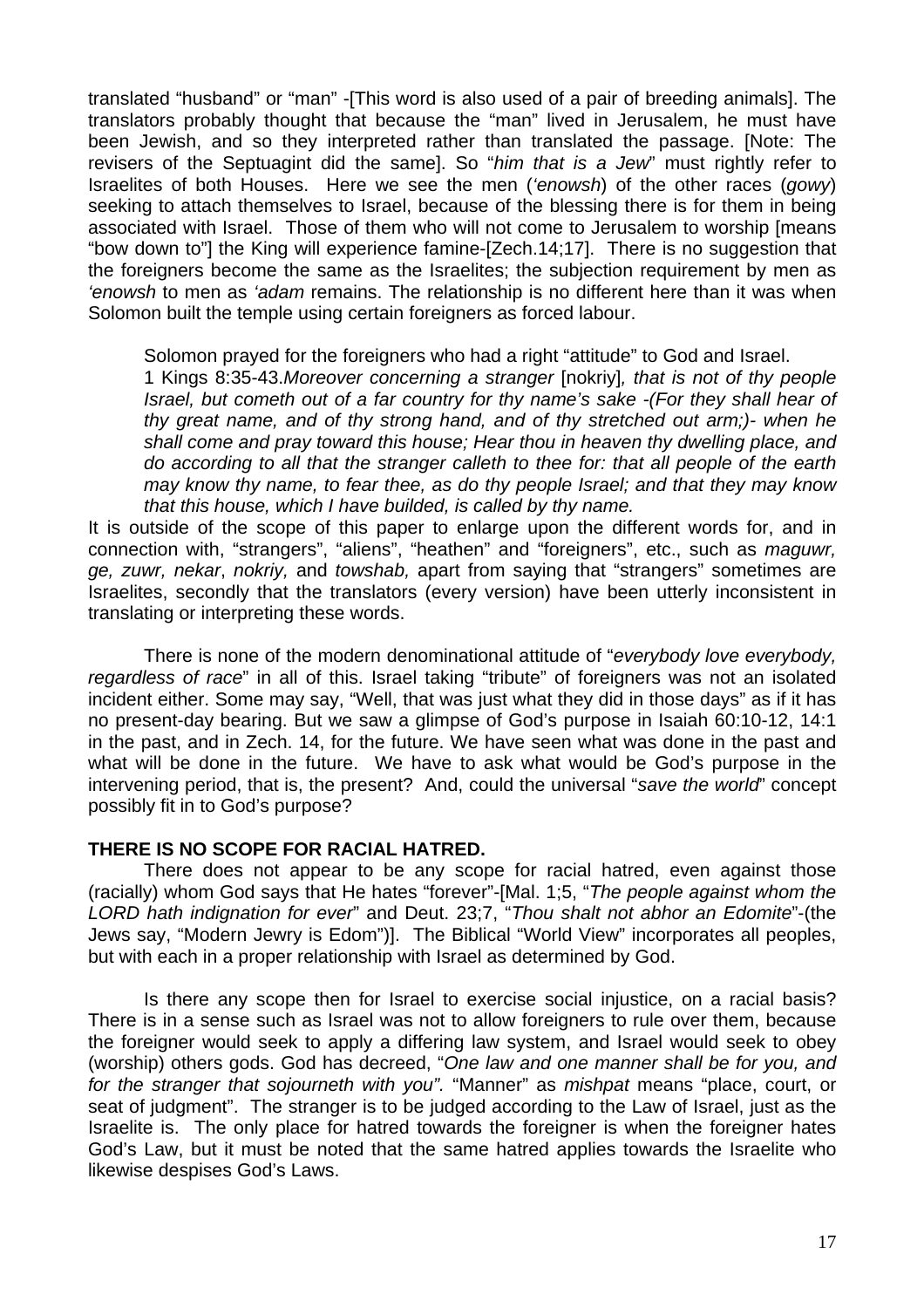*Psalm 139:21-22 Do not I hate them, O LORD, that hate thee? and am not I grieved with those that rise up against thee? I hate them with perfect hatred: I count them mine enemies.* 

But as far as difference is concerned, we read such as, "*The Lord doth put a difference between the Egyptians and Israel*". Strong gives "different" (*palah*) as meaning, *"to be distinct, marked out, be separated".* Leviticus 20:24 reminds us of God's purpose for Israel, "*I am the LORD your God, which have separated you from other people*". This is in the perfect mood, so this putting a boundary between Israel and others as a completed action, for all time.

Social justice based upon Law must be exercised for all races. But when we find a universalised "*save the world*" belief, where the 'believer' can "*continue in sin that Grace may abound*", and where the foreigner can continue in his culture, customs and superstitions at the same time as "believing in Jesus", we must have "another gospel". This is where the "*save the world*" advocates are presenting "*another gospel*". It is obviously very easy take on "*another gospel",* and it seems that most do.

Gal. 1:6-7 *I marvel that ye are so soon removed from him that called you into the grace of Christ unto another* [hetros = different] *gospel: Which is not another* [allos = the same]*; but there be some that trouble you, and would pervert the gospel of Christ.*

Paul then goes on to say, "*Let him be accursed*" who proclaims "*another gospel*". Scripture provides no allowance for cultural sensitivity by the people of God towards foreigners. Israel destroyed other races because of their idolatry, iniquity and transgression. God decreed this! God did not use Israel to 'save' this 'world'!

But Israel is presently in no position strength-wise to exercise dominion over foreigners, and will not be until there is national repentance. God has decreed of an obedient Israel in Deut. 28:13, "*And the LORD shall make thee the head, and not the tail; and thou shalt be above only, and thou shalt not be beneath; if that thou hearken unto the commandments of the LORD thy God, which I command thee this day, to observe and to do them".* Israel is not hearkening to the "Commandments of God" and has become "the tail". Isaiah tells us the present situation in Israel as we see in Isaiah 9:13-15 "*For the people turneth not unto him that smiteth them, neither do they seek he LORD of hosts. Therefore the LORD will cut off from Israel head and tail, branch and rush, in one day. The ancient and honourable, he is the head; and the prophet that teacheth lies, he is the tail. For the leaders of this people cause them to err; and they that are led of them are destroyed".* 

National problems come from our leaders. There is a "tail" situation for Israel amongst the nations; there is a "tail" situation within the God's nation. "T*he prophet that teacheth lies, he is the tail".* National Israel has no strength over other races whilst she remains a "tail". And, Israel will not become the "head" again until all her strength is gone, her strength presently being taken by foreigners-[Lam.5:1-7]. In the end God says He will step in.

> Deut. 32:36 *For the LORD shall judge his people, and repent himself for his servants, when he seeth that their power is gone*.

We saw above, *"For the leaders of this people cause them to err"*. Even today, the "save the world" denominational leaders deny the place of "*The Commandments of God*", even within the New Testament. And, they have changed "*save His people*" to "*save the world*",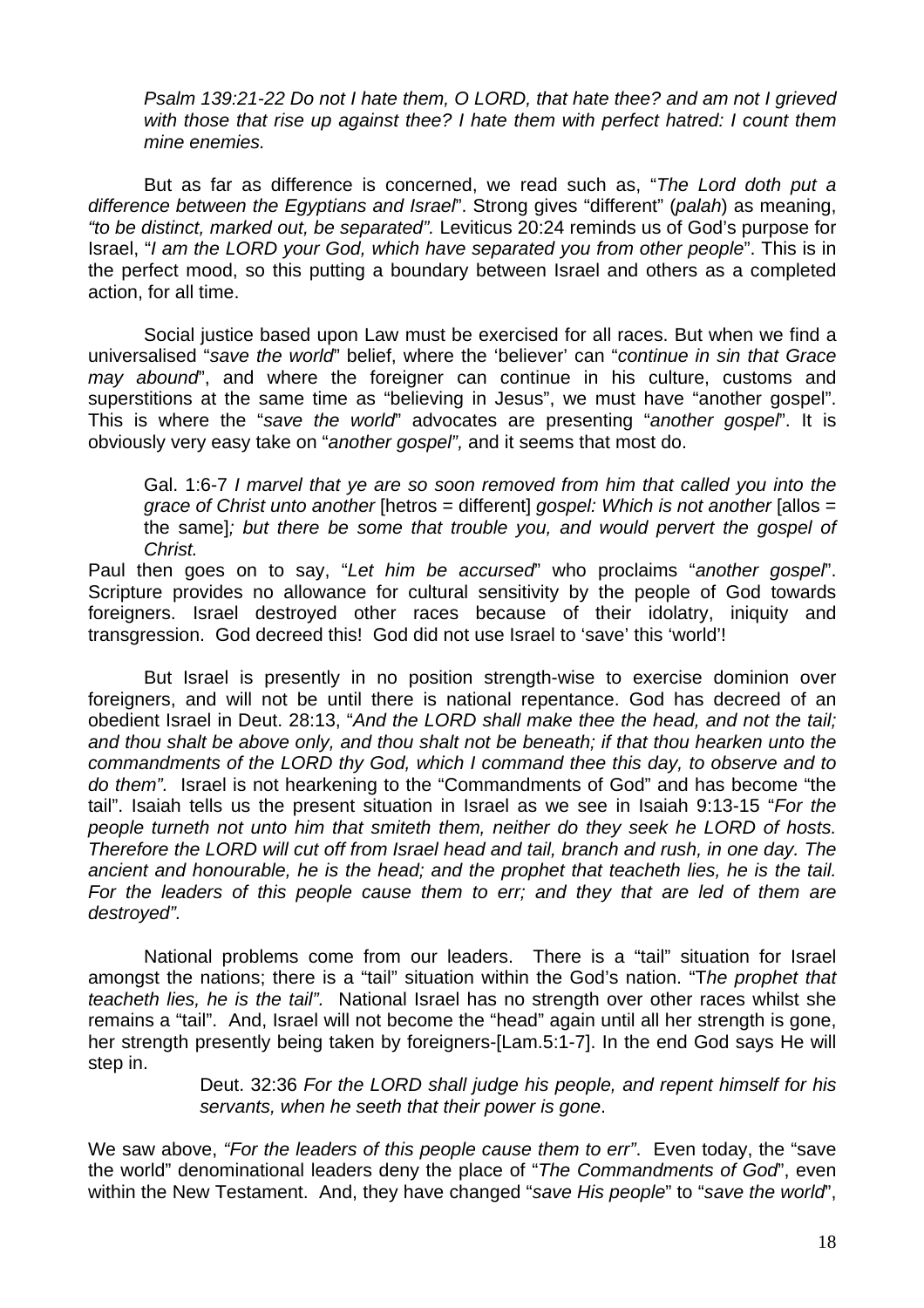thus causing people to err! In this they hold to the "brotherhood of man and the fatherhood of God" doctrine. They sing, "God and Father of mankind" even if the Bible tells us that God is a Father to Israel only. They say, "*Have we not all one father*" and thus "*profane the covenant of our fathers*".

*Malachi 2:10-12 Have we not all one father? hath not one God created us? Why do we deal treacherously every man against his brother, by profaning the covenant of our fathers? Judah hath dealt treacherously, and an abomination is committed in Israel and in Jerusalem; for Judah hath profaned the holiness of the LORD which he loved, and hath married the daughter of a strange god. The LORD will cut off the man that doeth this, the master and the scholar, out of the tabernacles of Jacob, and him that offereth an offering unto the LORD of hosts.*

It is the Father who says such will be "cut off"!

The thrust of Scripture is that "*Israel might be saved*" through "*the redemption that is in Christ Jesus*"-[Rom. 3:24]. Jesus came with The Father's purpose; "*And He shall save His people from their sins*"-[Matt. 1:21]. "People"= *laos* as meaning *people, people group, tribe, nation, all those who are of the same stock and language".* So no other race could be included in the "*covenant of our fathers*"! Neither are the churches of the same stock and language!

Those who like to generalise everything in saying there are only two groups of individuals amongst all races, namely the "saved" and the "unsaved", should consider Psalm two, a Psalm that is quoted in the New Testament books of Acts, Hebrews and The Revelation. Here we find, "heathen" as *gowry*, "people" as *l'eom*, "kings" as *melek*, "rulers" as *razan* and "judges" as *shaphat.* Of the Son we read, "*Thou shalt break them with a rod of iron; thou shalt dash them in pieces like a potter's vessel*", when the King is "*set upon My holy hill of Zion*". "Them" is spoken of in national terms, as is "Zion". Again, the foreign races are told in verse 10 to be subject to the King of Israel to survive, "*Be wise now therefore, O ye kings: be instructed, ye judges of the earth. Serve the LORD with fear, and rejoice with trembling. Kiss the Son, lest he be angry, and ye perish from the way, when his wrath is kindled but a little*". See Acts 4:25-28 also.

#### **THIS PAPER WILL OFFEND THE "SAVE THE WORLD" ADVOCATES**.

The last section about racial differences may offend many people, in the same way as the religious people (Pharisees) in Jesus' day were offended –(Matthew 13 and Mark 14). Jesus had just spoken about 'God's Kingdom' (over Israel) and 'Satan's kingdom' in chapter 12. 'Satan' offered Jesus *"the kingdoms of this world".* Jesus went on to speak racially about tares and wheat. Wheat comes from wheat seed and tares come from tare seed. God planted the wheat (seed) as "*the children (sons) of the Kingdom*", and Jesus says 'the enemy" planted the tares (as seed). A bad plant can only produce bad fruit, Jesus tells us-[Matt.7:18]. Even if denominations like to suppose tares can change their "kind" by 'conversion', contrary to God's Law, Jesus never suggests this. Tares are never made one with the wheat, or into wheat, but they grow together until the reaping time. The tares have the destiny of being gathered up and burned. Many such racial statements are made in the New Testament. Jesus says He is "the shepherd of the sheep"- (the Judean flock and of His "other sheep" outside of Judea). In these things we can see God's purpose for Israel. Jesus made no changes. We have always to keep in mind where Jesus answered and said, "*I am not sent but unto the lost sheep of the house of Israel*"- [Matt 15;24]. He told His disciples to go to no others-[Matt.10:6]. They went unto " '*all the world'* of Israel". God, "so loved" the world of Israel!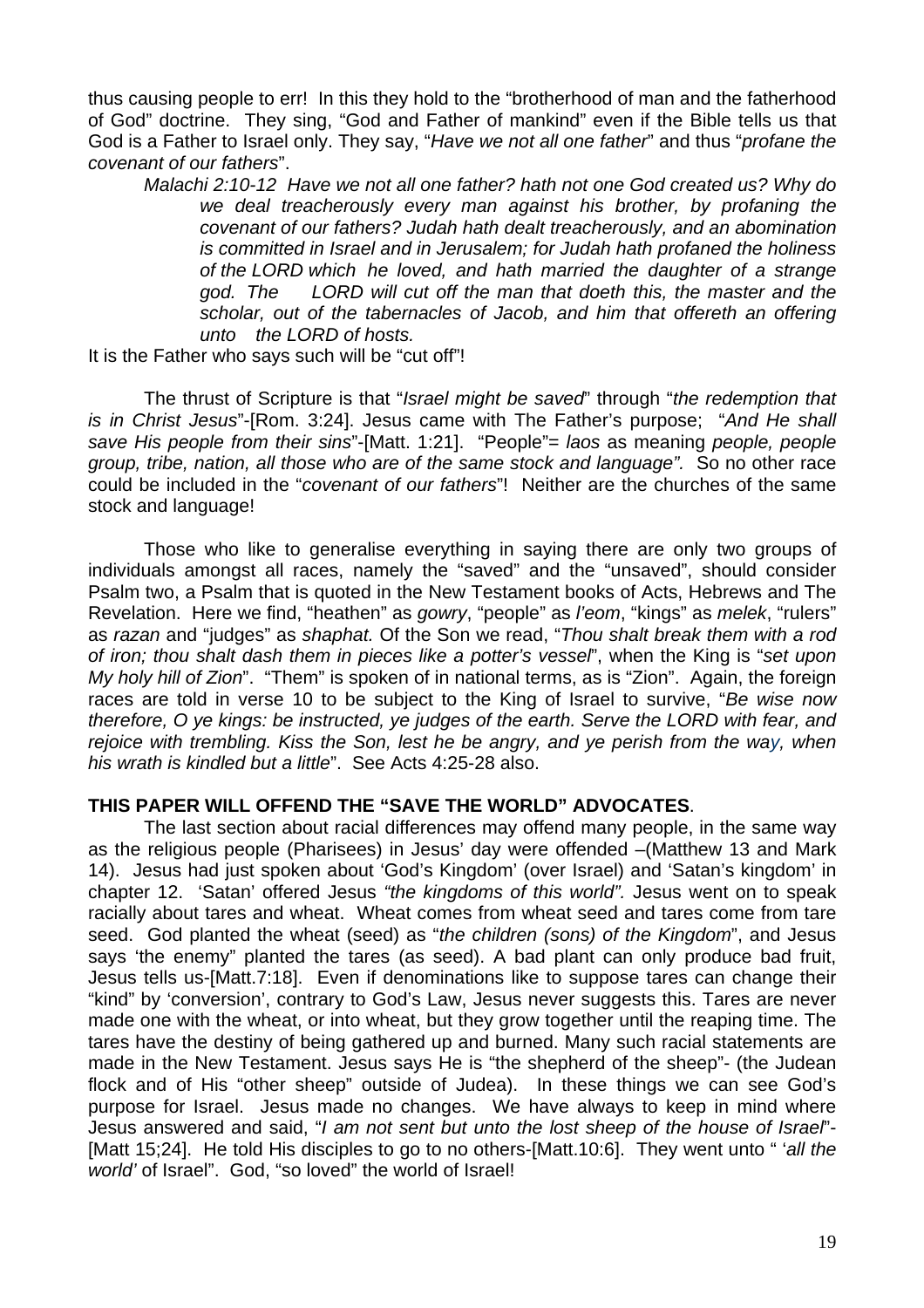The book, "*The Exclusiveness of Israel" by 'Eliel'*, has been mentioned. In it the popular traditional doctrines are examined and all objections raised so far are answered. It is not proposed to examine these here, or to demonstrate how all the New Testament is written to Israel only, as a people. The Bible is not written to "The Jews"; it is written to Israel.

Redemption only applies to Israel

 *Ps. 111:9 He sent redemption unto his people: he hath commanded his covenant for ever: holy and reverend is his name.* 

Those who like to misuse Jesus' words, *"I came not to judge the world, but to save the*  world", put a wrong context and meaning on "the world"; it is "the world of Israel". In all this, denominations are presenting a wrong purpose as to why God chose Israel to be His "purchased" possession. Yes, what they have changed is "*save His people*" into "*save the world*"!

#### **"RIGHT WING" AND "LEFT WING" DENOMINATIONS.**

The issues discussed in this article parallel those in politics where we have what is commonly termed the "right wing" and the "left wing". The "right wing" essentially is concerned with nationalism, whereas the "left wing" is concerned with internationalism. The denominations follow Roman Catholicism in its internationalism/universalism (Rome claims to be the Universal "Church") and Judaism (makes proselytes of all races).

Matt. 23;15 *Woe unto you, scribes and Pharisees, hypocrites! for ye compass sea and land to make one proselyte, and when he is made, ye make him twofold more the child of hell than yourselves.*

The Roman "*mother of abominations*" <Rev.17:5> has seduced the denominations into becoming "left wing", whereas the Bible is "right wing". The "right wing" denominations have some understanding of the relationship of Law and Grace, whereas the "left wing" denominations say the "*commandments of God*" <see Rev. 14:12 and 22:14> are done away with. Without supporting the Law of God the "left wing" denominations of necessity must be humanistic in the application of doctrine. Those who try to "*hold the truth in unrighteousness*" <Rom. 1:18> are under the wrath of God by violating His law and justice.

The "right wing" have a proper view of individual responsibility, as expressed below.

Hebrews 10: 26-*31 For if we sin wilfully after that we have received the knowledge of the truth, there remaineth no more sacrifice for sins, But a certain fearful looking for of judgment and fiery indignation, which shall devour the adversaries. He that despised Moses' law died without mercy under two or three witnesses: Of how much sorer punishment, suppose ye, shall he be thought worthy, who hath trodden under foot the Son of God, and hath counted the blood of the covenant, wherewith he was sanctified, an unholy thing, and hath done despite unto the Spirit of grace? For we know him that hath said, Vengeance belongeth unto me, I will recompense, saith the Lord. And again, The Lord shall judge his people. It is a fearful thing to fall into the hands of the living God.* 

The "left wing" denominations deny personal responsibility, going the way of the world in blaming others (or 'Satan") for their sin, and justifying sin by saying things like, "God understands our humanity" and "God still loves you, no matter what you do". Thus they lead people to believe they cannot *fall into the hands of the living God.* Their peace is a false peace because they have no fear of God.

Romans 3:16-17 *Destruction and misery are in their ways: And the way of peace have they not known: There is no fear of God before their eyes*.